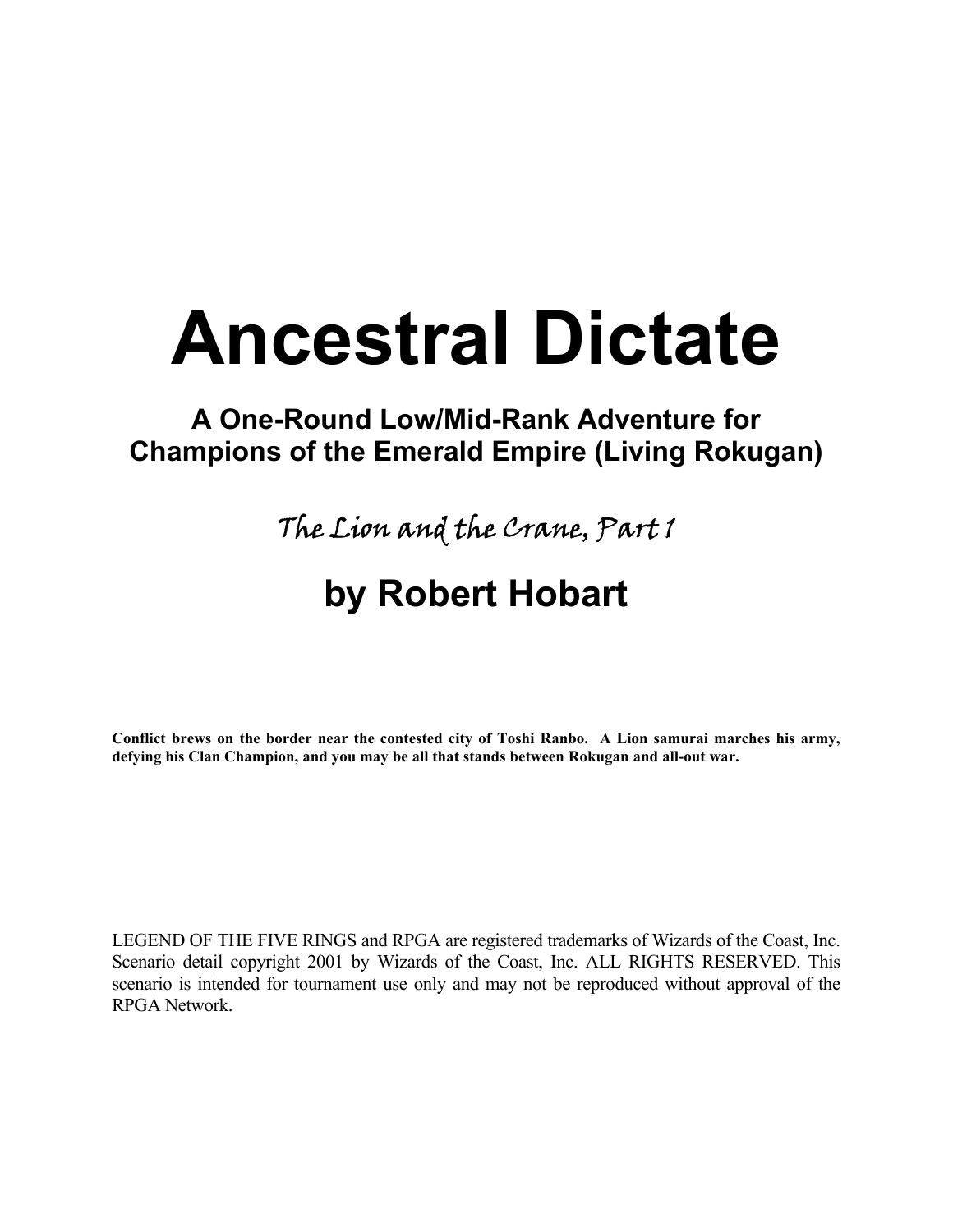This is a RPGA Network adventure game. A four-hour time block has been allocated for playing the game (or this round of the game), but the actual playing time will be about three hours.

It is a good idea to ask each player to put a name tag in front of him or her. The tag should have the player's name at the bottom, and the character's name, race, and gender at the top. This makes it easier for the players to keep track of who is playing which character.

**Scoring the game for RPGA points**: The RPGA has three ways to score this game. Consult your convention coordinator to determine which method to use:

- 1. *No-vote scoring*: The players write their names and numbers on the scoring packet grid, you fill in the top of the grid. That is all. No one is rated. This method is used for people who are just playing for fun.
- 2. *Partial scoring*: The players rate the game master and the scenario on their player voting sheet, and provide personal information, but don't vote for other players. The game master rates the scenario and completes personal and event information, but does not rate the players as a team or vote for players. This method is used when there is no competition, but the convention coordinator wants information as to how the game masters are performing, or the game master wants feedback on his or her own performance.
- 3. *Voting*: Players and game masters complete the entire packet, including voting for best player. If this method is used, be sure to allow about 15-20 minutes for the players to briefly describe their characters to the other players, and about 5-10 minutes for voting. This method is used when the players want to know who played the best amongst them, or when the adventure is run in tournament format with winners and prizes. Multi-round adventures usually required advancing a smaller number of players than played the first round, so voting is required for multi-round adventures.

When using Voting, rank the players in order of your voting choice while they are completing their forms, so that you are not influenced by their comments on your abilities.

The players are free to use the game rules to learn about equipment and weapons their characters are carrying.

Some of the text in this scenario is written so that you may present it as written to the players, while other text is for your eyes only. Text for the players will be in *bold italics*. It is strongly recommended that you paraphrase the player text, instead of reading it aloud, as some of the text is general and must be adapted to the specific situation or to actions of the player characters.

# **GM's Information**

THIS TOURNAMENT SHOULD NOT BE RUN COLD!

This adventure is a Low-Mid Level adventure. This means that only Rank 1, 2 or 3 Characters should be allowed to play. This adventure was not written with Rank 4 through 5 characters in mind and cannot anticipate all that these characters may bring to the table.

All bulleted information is just that, pure information. Feed it to the players through an NPC when appropriate. Sometimes, reading it straight just doesn't sound right.

The world of Rokugan is a cross between feudal Japan and China. It is set in an age of honorable samurai, serving their Lords (Daimyos) and Empire. Remember that family names come before personal names. Akodo Toturi is from the Akodo family and his personal name is Toturi.

A note on female designations: If a samurai has the designation of –ko, then the samurai is a female. For example, if you see Samurai-ko, then this denotes a female samurai.

A note on commerce in Rokugan: Samurai are not supposed to care about worldly possessions, especially money. A samurai pays a commoner as if the money is meaningless, a concession to the commoner's silly needs. Between samurai, the exchange of money and merchandise is an exchange of "gifts."

CREDIT WHERE IT IS DUE: This scenario draws on materials published in "Legacy of the Forge" (Alderac 1999) and "Fortunes and Winds" (Alderac 2002) although ownership of those materials is not required to play or run the adventure.

### Glory and Honor Awards and **Penalties**

The end of this adventure lists suggested Glory and Honor awards (and penalties) for dealing with the challenges presented herein. However, at times the players may take extra actions which the GM judges worthy of additional reward – or punishment. The following may be considered as guidelines:

• Performing an act of selfless, sacrificial loyalty to one's daimyo or clan: +1 point of Honor.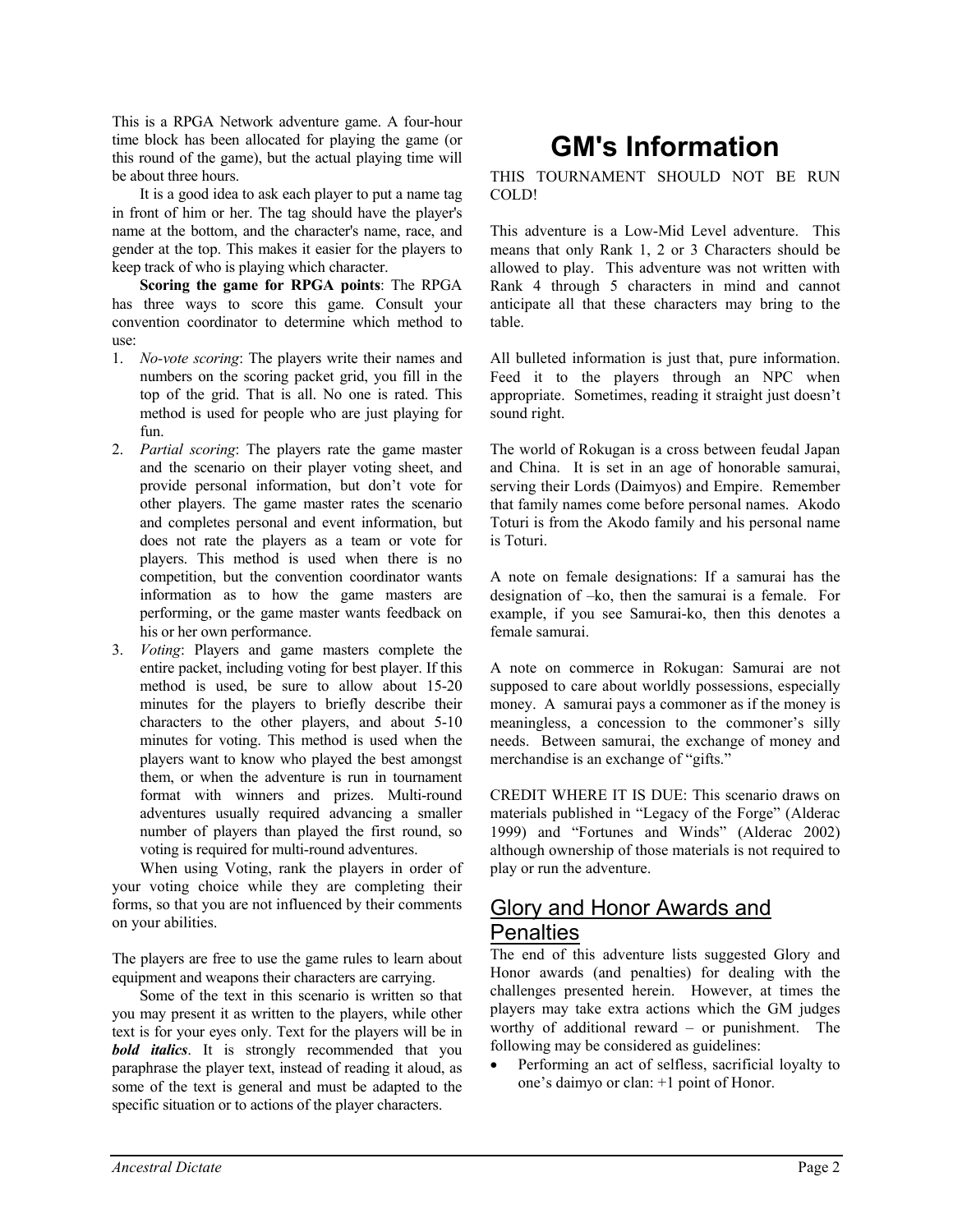- Abiding by the tenets of bushido when one could gain an obvious advantage from breaking them: +1 point of Honor.
- Betraying or disobeying your duty, Clan, or family: lose 1-10 points of Honor and Glory, depending on the severity of the failure.
- Crying out in pain when injured: lose one point each of Honor and Glory.
- Using sneaky, underhanded, or treacherous methods when at an Honor rank higher than zero: lose 1-5 points of Honor.
- Using poison: lose 1-10 points of Honor, depending on the circumstances (there is always an Honor loss for using poison).
- Performing a socially acceptable public act of extreme courage and skill: +1 point of Glory.
- Drunk, insulting, or otherwise ill-mannered in public: lose 1-5 points of Glory.
- Made ronin: Glory drops to zero.

### Adjusting for Party Strength

This is a Low/Mid-Rank adventure, and thus can involve parties of widely varying capabilities. The encounters have been optimized for a party of average Rank Two.

Although most of the challenges here are role-play oriented and thus not terribly dependent on party strength, a few changes can be made to adjust the adventure difficulty for low-end and high-end parties, as follows:

**Low End Party** (most/all characters Rank One):

- Reduce the physical traits for the "Warriors of the Forge" to 2.
- Reduce to four the number of Warriors of the Forge in the encounter "Escaping Toshigoku."
- Lower the TNs for resisting the power of Toshigoku by 5.
- PCs who join in the battle are given Heavy Armor for the duration of the combat.

**High End Party** (most/all characters Rank Two and Three):

- Add 1 to all Rings and Traits for the "Warriors of the Forge," who now roll 4k4 to attack and 7k2 for damage, are TN 25 to be hit, and have Wounds fo 20: +5 and 40: Dead.
- Increase to six the number of Warriors of the Forge in the encounter "Escaping Toshigoku."
- Add 5 to the TNs for resisting the power of Toshigoku.

### **Adventure Summary and Background**

This adventure takes place at the city of Toshi Ranbo wo Shien Shite Reigisaho, Violence Beneath Courtliness City, in the northern Crane territories. This city was Lion for many centuries, but a little over twenty years ago the Crane seized it in a sudden political maneuver. The Lion Clan Champion, Akodo Arasou, died a little over eight years ago trying to retake the city. Since then the Lion have made no further attempts to recover the city militarily, but the bitterness of its loss still burns in their hearts. The Matsu family, in particular, longs for the day when the Lion armies will march on the walls of the city where Arasou fell. After all, he was betrothed to marry the young Matsu daimyo, Matsu Tsuko.

The soul of Akodo Arasou does not rest quietly. Because of his death in a bitter, uncompleted military campaign, his spirit rages in Toshigoku, the maddened realm of eternal battle. There he struggles endlessly to win an un-winnable battle, his rage burning ever higher. But Arasou's soul is not wholly consumed by Toshigoku. He sees the approaching doom of the Lion Clan, and amidst the eternal battles he still struggles to reach out to his living cousins and warn them.

Those with spiritual or emotional ties to Arasou sense his anger and growing despair, and feel the need to answer it. One such person is Matsu Tsuko, but her oaths of obedience bind her to the more peaceful policies of the Lion Clan Champion: Arasou's younger brother Toturi. Other, lesser Lion, however, find it more difficult to keep their oaths. One such is Matsu Morishige, an eager young *taisa* (officer) in the Lion armies. Driven by the frenzied, incoherent demands of Arasou's spirit, Morishige has forsaken his vows and is leading his troops toward Toshi Ranbo.

There he will encounter the PCs, who are in the city to witness the Setsuban Festival, an annual celebration of peace and goodwill. The PCs will have the opportunity to rescue Akodo Arasou's soul from Toshigoku, and to slow – or to accelerate – the slide toward war between the Lion and the Crane.

NOTE on RUNNING THIS SCENARIO: "Ancestral Dictate" can easily run long, especially if the PCs split up rather than all accompany Kitsu Takahara into the spirit realms. It is recommended that this module be run in a five-hour slot.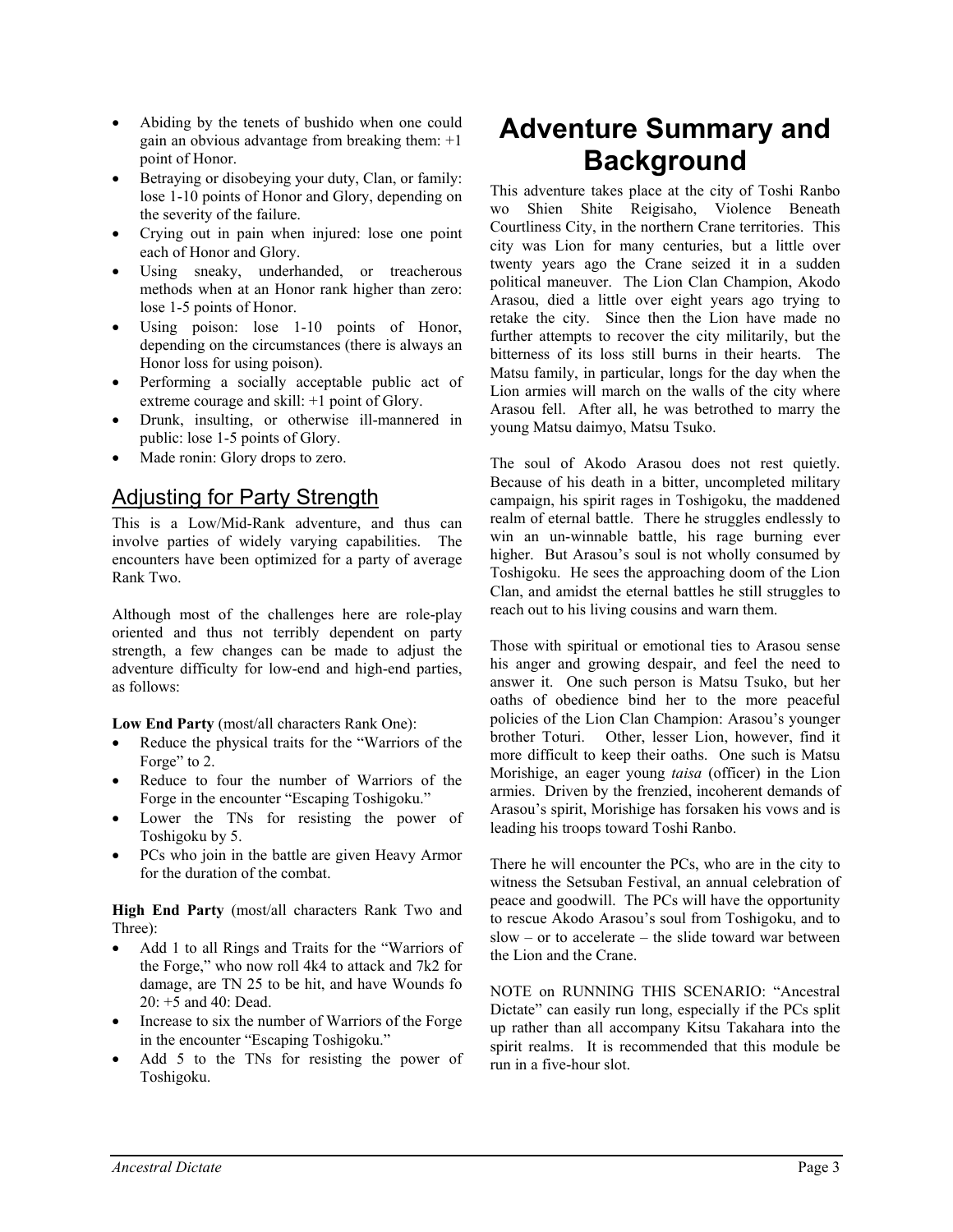### **Introduction**

*It is the eighth day of the month of the Monkey, the month of Shiba (September) in the formal usage. Today is the annual Setsuban Festival, a celebration of the turning of the seasons from summer to autumn. It is also a celebration of peace, for Spring and Summer are the seasons of war-making, and the coming of Fall means that conflict is at an end for the year. No man may shed blood on this day, and executions are forbidden.* 

*There is irony, then, that you find yourselves celebrating the festival in Toshi Ranbo wo Shien Shite Reigisaho (Violence Beneath Courtliness City), in the northern Crane territories. The small city has been a source of bitter conflict since the Crane took it from the Lion a generation ago, and the previous Lion Champion, Akodo Arasou, died here less than nine years past, trying vainly to recapture the city.* 

*This year, the Crane have gone to great lengths to make the celebration at Toshi Ranbo a thing of beauty and renown. Samurai from all across the Empire, yourselves among them, have been invited to participate in this celebration of peace and beauty. Clearly, the Crane hope that this festival will inspire the other Clans to forsake the path of bloodshed.* 

*You arrived in the city late last night, many of you after long journeys, and the Inn of the Brooding Tempest, the main inn of the city, was crowded. Several other travelers shared your table for dinner.* 

Allow the PCs to describe and introduce themselves. All Clan PCs are here as guests to attend the Festival. If any of the PCs are ronin, they are here looking for work. After the players have had the chance to establish their characters, move on to the next day.

*Soon after sunrise, dozens of samurai gather a couple of miles outside the city, on the shore of the Drowned Merchant River. The Crane have prepared a barge, shaded with pavilions and decorated in colorful bunting, which rests at the riverside. Standing before it are Doji Shusaku, governor of Toshi Ranbo, and another man who you recognize with surprise as Doji Hoturi, the daimyo of the Doji family and eldest son of the Clan Champion, Doji Satsume.* 

*Hoturi bows to the gathered crowd. "On behalf of the Crane Clan, I welcome you to Toshi Ranbo for the annual Setsuban Festival!" he calls in a clear pleasant voice. "From this barge you will be able to observe the beauty of the autumn foliage in peace and*  *safety. This evening, you will be guests at the governor's residence in Toshi Ranbo, feted by our finest entertainers. Enjoy the day, when peace reigns across Rokugan!" The crowd applauds politely and begins to flow down onto the barge.* 

#### **The Guests and NPCs**

There are over two hundred guests here: samurai, courtiers, and shugenja from all across the Empire. All of the Great Clans have representation here (there are even a few grumpy Crabs), and several of the Minor Clans as well. There is even a representative of the Imperial families, Otomo Hiroshi, a historian and chronicler.

The GM should feel free to improvise various NPCs for the players to interact with. (For example, if a PC is looking for someone from their own Clan.) The following specific NPCs will be present on the barge for the players to interact with:

**Doji Hoturi (Doji family daimyo).** The daimyo of the Doji family is a handsome, elegant man in his late twenties, with long white hair held back in a loose ponytail. Hoturi has a reputation (earned in his younger days) as a womanizer and sybarite, but in recent years (since his marriage) has lived a life of honor and restraint, at least in public. His manners are as perfect as his looks, and he plays the ideal host to everyone present, without regard for Clan (except ronin, who he politely ignores).

**Doji Shusaku (Governor of Toshi Ranbo).** Shusaku is a slim older man with gray hair at his temples. He is always alone except for his son Isaku. (**Courtier/Intelligence** or **Crane Lore/Intelligence** at TN 15 to know that his wife died of a fever a few years ago.) Shusaku is a calm and dignified man, and does his best to see that his guests have a pleasant time. He is seeking an advantageous marriage for his son and only heir, and will assess female PCs from that perspective. Shusaku is uneasy around Lions (due to the recent increase in tensions between the Clans) but is never overtly rude to them.

**Doji Isaku (heir to Toshi Ranbo).** Shusaku's son is an elegant young Crane with the usual white-died hair and splendid kimono. He has a mischievous sense of humor and enjoys making small jokes and puns in conversation. Isaku enjoys flirting with beautiful women and will do so casually throughout the Festival. He is equally friendly to samurai from all Great Clans, but somewhat contemptuous of Minor Clan samurai. He ignores ronin (unless they are attractive females).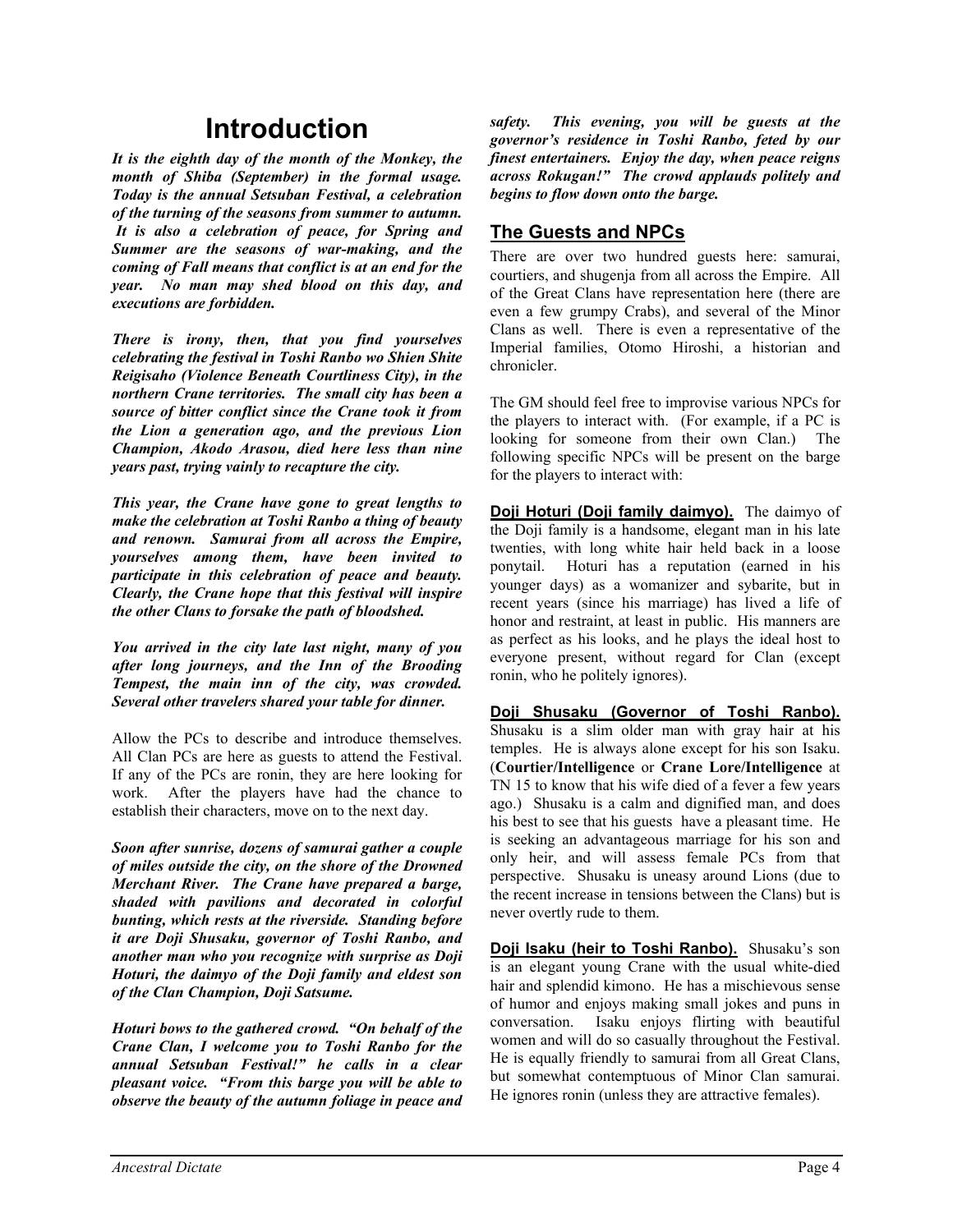**Daidoji Konsetsu (merchant prince).** Konsetsu is a slightly overweight, middle-aged man who, while nominally a bushi, is actually a merchant prince, running scores of trade enterprises through his commoner subordinates. He normally lives far to the south, in the wealthy Crane coastal provinces, but has come north to introduce his lovely daughter Mei to the courts of Rokugan. He is a pleasant, cheerful fellow, although PCs who roll **Simple Awareness** at TN 15 may sense a coiled ruthlessness beneath his pleasant veneer.

Daidoji Mei (Konsetsu's daughter). PCs who have played the adventure *Face of Fear* have encountered Mei, and may even have earned her gratitude by rescuing one of her childhood friends from the Shadowlands. She will remember such PCs and speaks with them in person, thanking them again for their help. Mei is a lovely, delicate young woman, just a couple of years past her *gempukku* (coming-of-age), and behaves very sweetly and properly, with restrained manners and downcast eyes. She has none of Ide Tamai's fierce spirit.

**Kitsu Takahara (idealistic sodan-senzo).** PCs who have played through the adventure *Evil Feeds Upon Itself* may have briefly met this young *sodansenzo* (ancestor-shugenja). An earnest, smiling young man, Takahara will be happy to speak with anyone, but especially seeks out those who are marked by the attentions of ancestral spirits (Ancestor advantages, or Haunted disadvantages). Takahara is not only idealistic but extremely naïve – he tries to think the best of everyone he meets, assumes everybody is a loyal servant of the Emperor, and accepts bushido as an unquestioned fact of life. The behavior of Matsu Morishige will come as a great shock to him.

**Bayushi Tenkawa.** A Scorpion courtier in his late thirties or early forties, Tenkawa puts on the air of a quiet, gentle, world-weary man who is troubled by the sordid maneuverings of Rokugani politics. This is a front: he is actually a Scorpion agent of supreme skill and ruthlessness. Tenkawa has no particular mission here and is in the scenario mainly to make Scorpionphobic characters nervous.

**Ide Tamai (Unicorn ambassador).** Tamai is a tall, elegant young woman with a refined air and an acerbic razor-sharp wit. She dislikes crude and uncivilized folk (such as Crab, Matsu, ronin, and the lest refined members of her own Clan) and will let them have the full impact of her courtier skills. She is seeking a good marriage, one which will be politically advantageous to

her family. She hopes for an honorable husband and not some "crude brute" or "fat, vile merchant prince, like that Daidoji Konsetsu." She will confide her fears of a bad husband to female PCs who seem sympathetic.

**Shiba Tsumenitsu (minor Phoenix daimyo).** Tsumenitsu is a minor daimyo from nearby Phoenix lands, and a skilled swordsman. PCs who roll **Kenjutsu/Intelligence**, **Iaijutsu/Intelligence**, or **Lore** (**Bushido**, **Kenjutsu**, **Iaijutsu**, or anything similar)**/ Intelligence** at TN 10 have heard of his formidable skills. He is obsessed with his rivalry with a Dragon general, Mirumoto Sanbe, and this attitude spills over into a general dislike of Mirumoto samurai and of their fighting techniques, which he will disparage at every opportunity. Since Tsumenitsu is a daimyo with a Glory of 5.8, most PCs will have to bear his insults in good grace.

A PC who rolls **Courtier** or **Lore** (any category judged suitable by the GM), with the **Intelligence** trait, at TN 15 may have heard stories of Tsumenitsu's rivalry with Sanbe, including tales of a famous duel at winter court two years ago, a duel which was provoked by Sanbe insulting Tsumenitsu's swordsmanship, and which had to be called off when both men were severely wounded in the opening pass of arms. Anyone who rolls **Simple Intelligence** (or **Phoenix Lore/Intelligence**) at TN 15 knows that Tsumenitsu has become a daimyo only recently, appointed to the position in recognition of his many accomplishments as a swordsman and, especially, his stunning victory in a Phoenix Clan kenjutsu tournament last winter (less than six months after recovering from his duel with Sanbe).

# **A Beautiful Trip**

*The barge floats downstream, controlled by a couple of dozen servants who pole it along the river shallows. About a mile downstream is a large forest which crowds close to the northern shore of the river. The beginning of autumn has turned the leaves a riot of colors, red, orange, and gold mixed in with some which retain their green freshness. The guests on the barge share soft comments on the stunning natural beauty before them.* 

The barge will drift slowly downstream for about an hour before the servants begin the arduous work of poling it back upstream to Toshi Ranbo. The return trip takes more than twice as long, and it is past midday when the barge puts in to land again.

During the trip, the PCs will be free to interact with all the NPCs on board, and discuss the news and doings of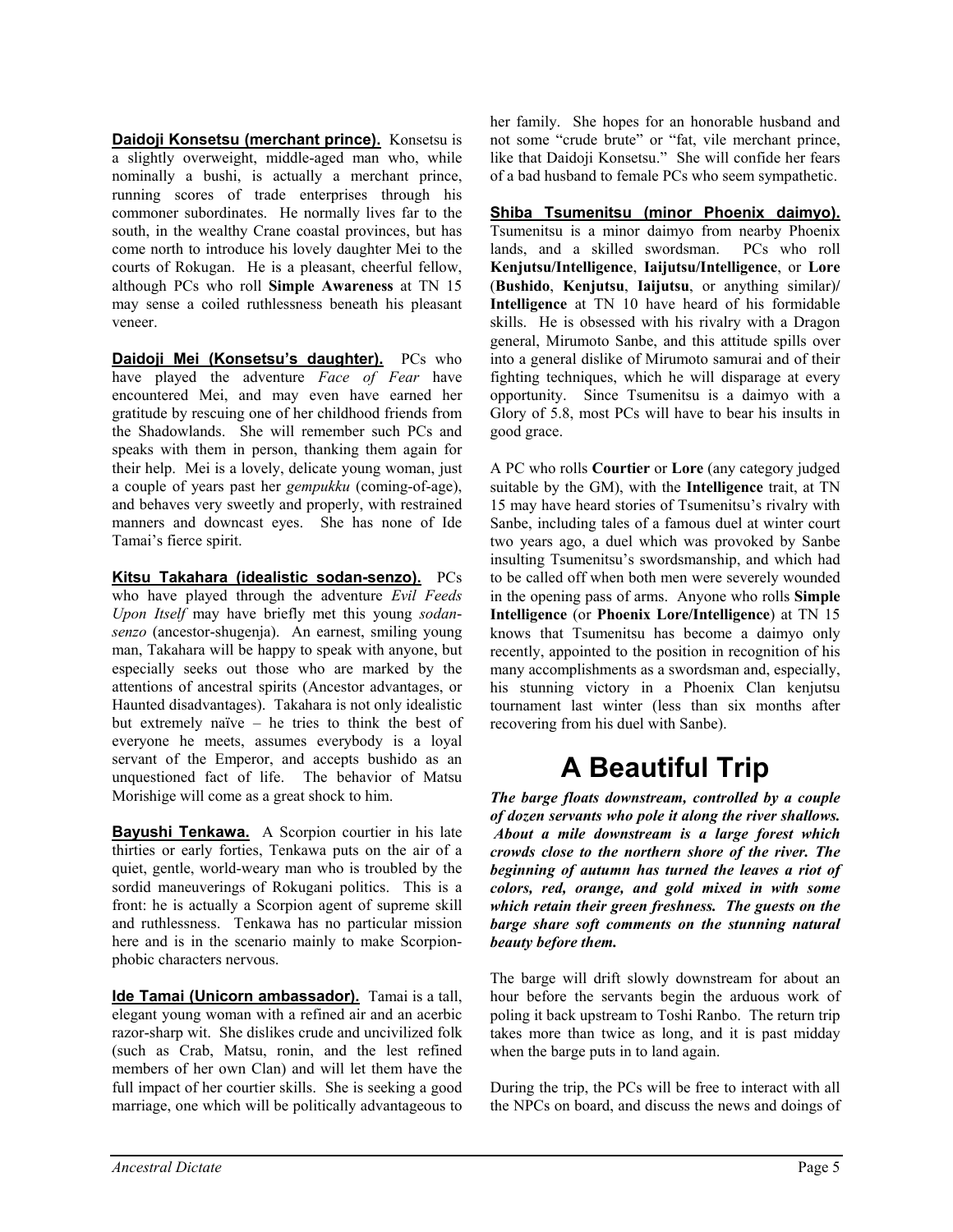the Empire. Besides the specific interests of each NPC, the following general gossip is going around:

- **The status of Hantei Sotorii.** The Imperial heir was rescued a few months ago from the clutches of the Bloodspeaker cult. Since then he has been in seclusion in the Imperial palace. Rumors abound that he has been deformed or Tainted by his experience, although no-one will speak such things above a whisper.
- A popular conversational topic is the **recent murder of a Lion ambassador** in the City of the Rich Frog, a ronin settlement which lies between the territories of the Lion and the Unicorn Clans. Lion troops were dispatched to the city to arrest a Unicorn who was suspected of the crime. Although the city rulers presented evidence suggesting that the Unicorn magistrate had been framed, tensions between the Lion and Unicorn have been extremely high since then, and some believe a full-scale war may be eminent. (PCs who played through the adventure *A Hidden Blade* will know more about what happened.)
- **Lion Crane tensions** have also been high for many months. Some Lion are said to believe that the incident in the City of the Rich Frog was staged by a Daidoji spy trying to divert the Lion from war with the Crane. The Crane deny any such rumors, of course.
- **There are peculiar rumors about Scorpion lands.** Some sort of terrible secret has been discovered in the cave they unearthed beneath Kyuden Bayushi two years ago. It is said that Bayushi Shoju, the Scorpion Champion, has been spending long hours closeted with his shugenja, discussing the secrets they have found. (Bayushi Tenkawa will deny all of this, dismissing it as silly, tiresome rumors. "All a Scorpion has to do is cough, and everyone thinks a plague is coming," he sighs.)
- There are **rumors from Dragon lands** that Mirumoto Hitomi, the young daimyo of the Mirumoto family, has left her home and wanders the Empire with only a handful of guards and servants. Whether this is true, or just another false tale about that brash young samurai-ko, is unknown. Dragon PCs will not know any more about this than the NPCs.

(Shiba Tsumenitsu may use this topic as an opportunity to make some sneering remarks about the Mirumoto family.)

Some recent incidents are **re-igniting the feud between the Yasuki and the Crane Clan**. The Crane have accused the Yasuki of smuggling gaijin pepper (gunpowder), and two minor Yasuki daimyo have committed seppuku to atone for the shame of the incident. Some Crane, notably in the Daidoji family, have been suggesting that that is not nearly enough, and that it is high time the Crane taught the Yasuki the meaning of Honor on the battlefield once more.

### **Return to the Docks**

As the barge puts in to shore, a large meal waits for the guests, laid out on long tables under wide pavilions to protect them from the bright midday sun. The food is excellent, subtle and complex in flavor, and includes several traditional festival dishes.

As Doji Hoturi promised, there is entertainment during the meal: several Kakita artisans offer performances of origami, dance, poetry, and music to supplement the natural beauty floating by on-shore. The Kakita artisans are quiet and tasteful, making sure to never let their displays become gaudy or distracting. A Shiba Tejina (entertainment mage) is also present, and offers a few minor, humble illusions to supplement the Kakita's work.

As the meal concludes, Doji Hoturi rises to announce the next part of the festival. Before he can speak, however, someone cries out: **"Daskette!"** (Help me!)

The voice is that of a young Crane, gray-faced with exhaustion, weaving in the saddle as he rides his foaming pony up to the gates of the city. Before the sentries can do more than step toward him, he slumps off his mount, landing heavily. "The Lion, the Lion are attacking!" he gasps out between gulping breaths.

#### **The Scout's Report**

The scout's name is Kakita Toju. He lies semiconscious next to his steed, which is wheezing for breath, sporting two bloody arrows from its side. PCs with the Medicine skill or healing magic can treat the pony or its rider if they wish. If they take no action, an Asahina shugenja will eventually come forward and treat Toju, who has a nasty arrow-wound in his leg. The pony, if left untended, will collapse and die after a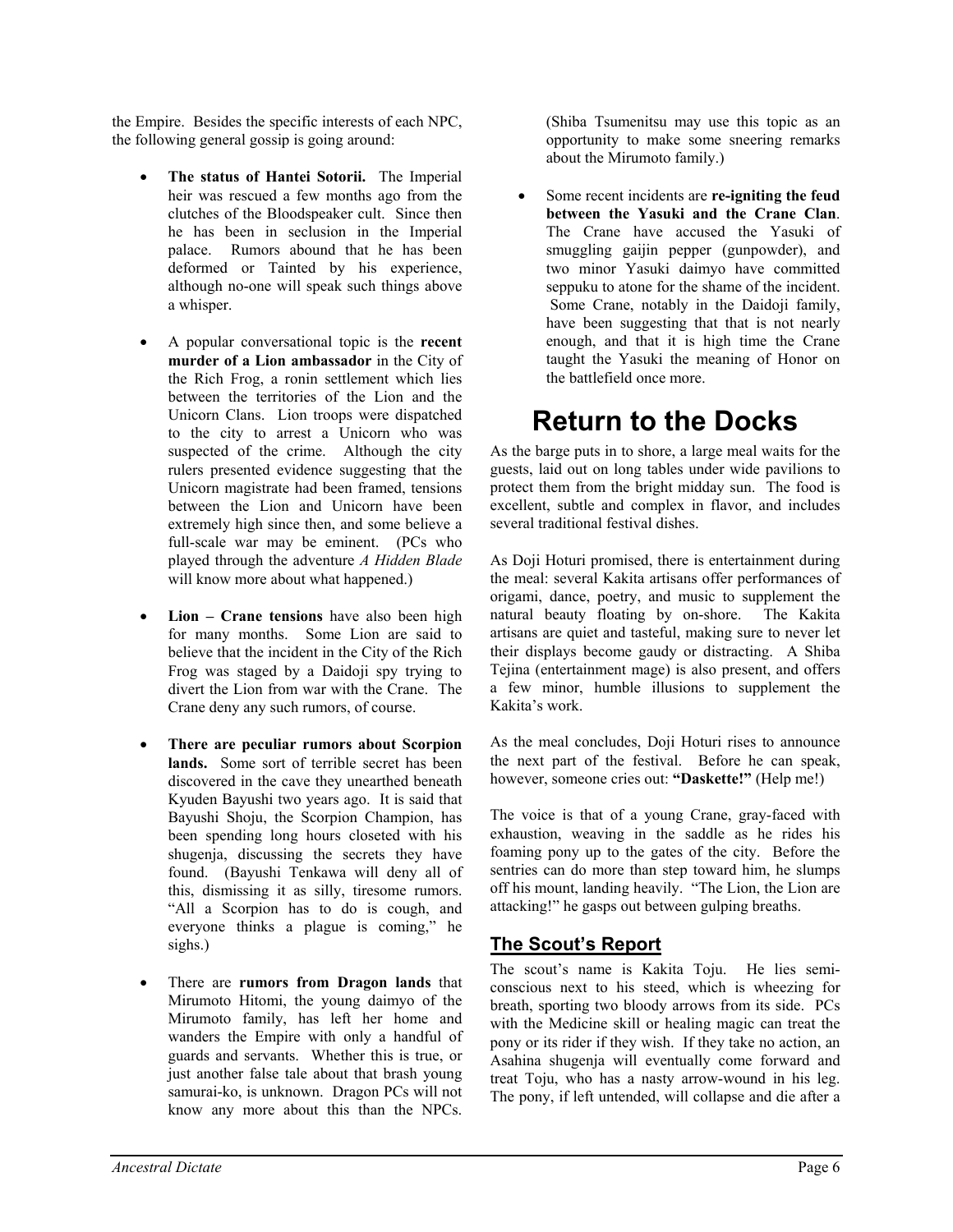few minutes, during a suitably dramatic moment of conversation.

Once recovered, Toju offers the following information:

*"I was part of a scouting party which patrols the border of Lion lands each day. This morning seemed no different than any other… but then we saw a Lion army, hundreds of men, marching up from the south. When we approached and demanded their business, they fired arrows at us. My comrades were slain instantly, and I ran for my life. The Lion followed only slowly – they were on foot – but I could clearly see they were coming in this direction. They will be here in a day or less."* 

Kakita Toju is being completely truthful, and is struggling to hold back tears over the deaths of his comrades. The arrows which pierce his mount are fletched in Lion gold-brown, and a **Heraldry** or **Fletchery** roll (**Intelligence** trait) at TN 10 can confirm with certainty that they are of Lion make.

### **Matsu Morishige Arrives**

Let the PCs make whatever response or preparation they wish to the news they have just learned. The Crane are in a flurry of alarm, dispatching scouts and messengers. Reports soon filter back: a party of mounted Lion troops are approaching. Courtiers scurry this way and that with panicky haste, but Doji Hoturi stands calm and fearless as he waits for the Lion. He dispatches Governor Doji Shusaku to the city itself, warning him to prepare its defenses, and stands in the company of only a few other samurai.

*Soon you can see the approaching Lion, a group of about twenty, all mounted on sturdy Rokugani ponies. They are dressed in full battle armor, many of them with terrifying mempo covering their faces. Banners with the mon of the Lion and the Matsu family flutter from their backs. The leader, a broad-shouldered man with eyes that glare ferociously through the roaring-lion face of his mempo, raises one musclecorded arm and halts the troop fifty yards away. He dismounts and strides forward a few paces alone, then stands there, hands on hips. A long moment of silence follows, broken only by the whinnies of the mounts.* 

Morishige will wait until Doji Hoturi (or a PC) is about to speak, then calls out in a deep, shocking bellow.

*"I am Matsu Morishige! The blood of a thousand Lion ancestors flows in my veins! When Shinjo* 

*Tamai faced me in the field, his head fell from his shoulders! When Shiba Kansuke insulted my family in court, he paid with his life!"*

Any PC who rolls **Battle/Intelligence** or **Lore** (**Bushido**)/**Intelligence** at TN 10 recognizes this as traditional pre-battle boasting, a means of psychological dominance which all Rokugani samurai use before a fight. Doji Hoturi listens patiently, then answers:

*"I am Doji Hoturi, daimyo of my family. A hundred samurai have tested my blade, and a hundred samurai have perished. What are you doing on Crane lands, Matsu Morishige-san? Why do you profane the sacred Setsuban festival with your shouts of war?"* 

Morishige replies: *"Eight years ago Akodo Arasou, our beloved Clan Champion, perished on treacherous Daidoji spears, fighting to reclaim a city which has been Lion since the earliest days of the Empire! The spirit of Akodo Arasou cries out for vengeance, and I have answered! The shame of Arasou's death in the walls of this city will not be endured any longer! My army marches, and in one day's time we will reach this city, erase the shame of twenty years ago, and avenge Lord Arasou's valiant death!"* 

After this initial speech, Morishige will soften his tone slightly, explaining that he is notifying the Crane now so they can evacuate those who are not combatants. "Compassion is a part of bushido, and I am not blind to it. Those who wish to fight us honorably may remain. We know that many Crane do not practice the arts of combat." (He sneers, and his men chuckle behind him.) "And of course we have no desire to slay those of other Clans who are here merely as guests."

His message delivered, Morishige turns on his heel and marches back to his mount, ignoring the cries and demands from the gathered Crane. Doji Hoturi shouts at his retreating back, "If you wish Crane blood, Lion, why not try to take mine?" The Lion simply swings onto his pony and rides away, escorted by his guards.

#### **Morishige's Spirit-Burden**

If any of the PCs are *sodan-senzo*, or have the ability to detect spirits or ghosts (Cloud Tattoo, Falcon clan, or Half-Blooded Kitsu), then during this entire scene they will see a spirit's image hovering over Morishige's shoulder – an angry samurai in full armor, his face contorted in rage, shouting into Morishige's ear. Any PC who rolls **History/Intelligence** or **Lore** (**Lion Clan**)/**Intelligence** at TN 15 (TN 10 for Lion Clan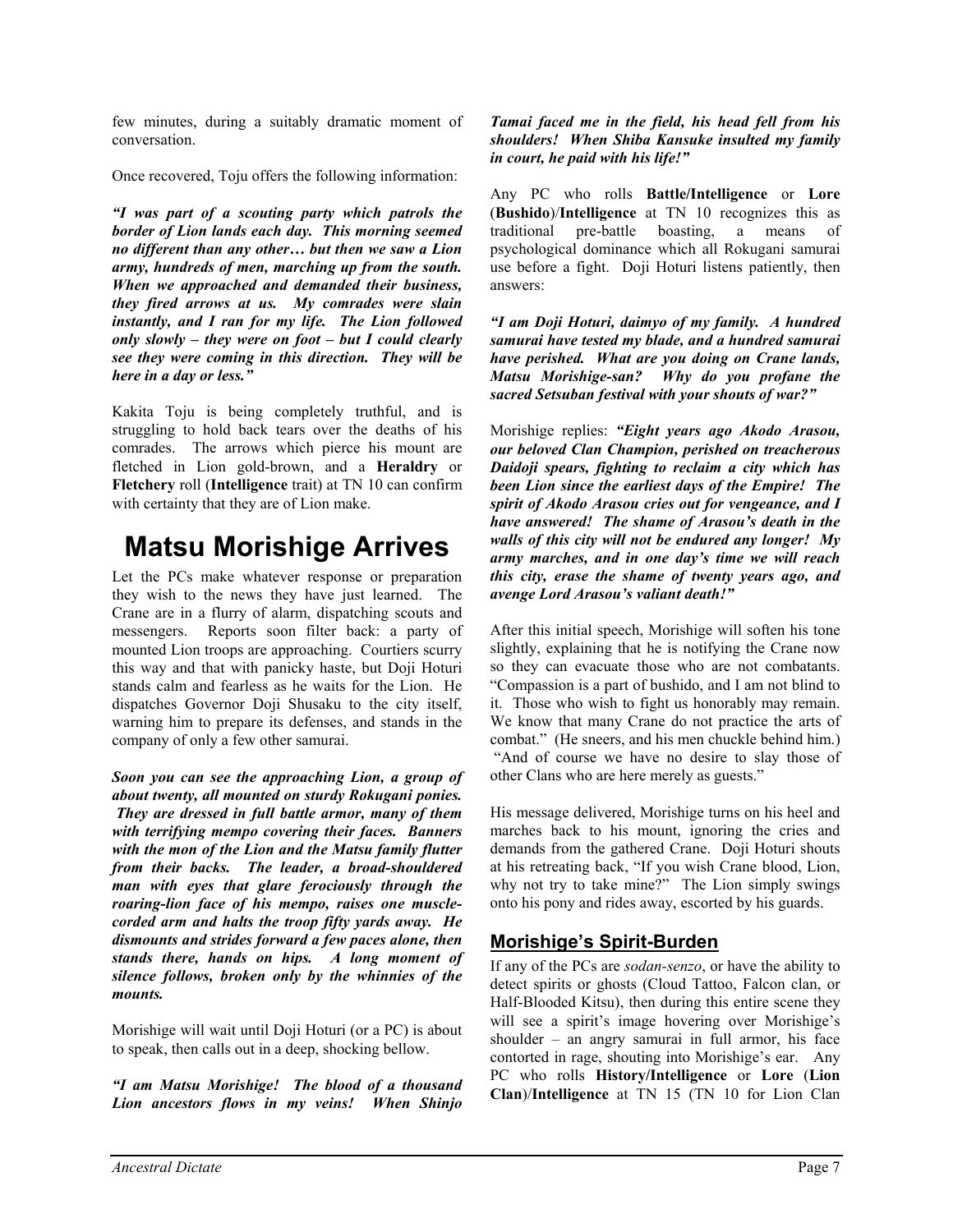PCs) after seeing this apparition can identify it as Akodo Arasou.

### **The Crane Response**

As soon as the Lion ride out of sight, Hoturi and Governor Shusaku spring into action, hastily summoning troops from the city and dispatching more scouts to patrol the area. Hoturi also sends couriers to Otosan Uchi (the capital of the Empire) to inform the Emperor of the Lions' violation of peace. Other messengers go out to summon Crane troops from the surrounding countryside. Reports soon arrive confirming that the Lion army, numbering over 700, is marching steadily toward the city and will be here by midnight at the latest.

Doji Hoturi will calm the crowds of anxious guests, assuring them that there is no immediate danger. He will suggest that perhaps, in light of these unfortunate events, the guests should leave at once rather than staying for the celebrations, evening meal and fireworks which were planned to conclude the Setsuban Festival. How the PCs react to this suggestion is up to them. The responses of the various NPCs are listed below:

**Doji Hoturi** himself will wish to remain and defy the Lion. His bodyguards will urge him to depart ("not to flee, but to carry on the fight elsewhere, where your words will carry weight"). Hoturi is sensitive to accusations of cowardice, and will not depart unless some of the PCs join their words to those of his guards.

If the PCs speak with Doji Hoturi about this crisis, he expresses bewilderment at the entire incident. "I have some acquaintance with Akodo Toturi, the Lion Champion, and he has assured me he will not allow the Matsu to start a fight without permission. What could drive this Morishige to disobey his Clan Champion? The Lion teach obedience above all things."

**Doji Shusaku** will remain to help defend the city which he rules. He will force his son Isaku to depart for Otosan Uchi to plead their case to the Emperor. (His real motivation, of course, is to preserve his family's bloodline.) Shusaku will now be extremely hostile to any Lion (and especially Matsu) PCs, demanding to know why their Clan is breaking the peace of the Empire.

**Doji Isaku** will be obviously upset at his father's orders, but will reluctantly obey. He tells any PCs who speak with him that he would far rather die honorably, fighting the "Lion dogs," than live with any stain of cowardice upon him. PCs may be able to talk him into accepting his orders more gracefully. However, female PCs who agree with his suggestion that retreat is cowardice will prompt him to secretly remain behind in defiance of his father.

**Daidoji Konsetsu** and his daughter **Mei** will immediately depart the city. Konsetsu is not a true bushi and has no intention of endangering his daughter in a battle. Mei will urge any PCs she knows to "please, find a way to avert this war."

**Ide Tamai** will have no intention of letting a few "uncouth Matsu" disrupt the Setsuban Festival, and urges everyone to carry on as before. Many of the Crane will follow her example, continuing on with the festival even as their troops assemble to defend the city.

**Bayushi Tenkawa** will plan to depart, but remarks that there is no need to leave before the Festival is complete, since the Lion will not attack until tomorrow. He will stay until evening, nudging the Crane toward further hostility toward the Lion. "The Lion play a double game, it seems, promising peace but then delivering war. And they think we Scorpion are untrustworthy."

**Shiba Tsumenitsu** is disgusted by this "Lion aggression" and immediately prepares to depart for Phoenix lands. He also mentions that he plans to immediately notify his Clan Champion, Shiba Ujimitsu, of the Lion Clan's violation of the sacred Setsuban truce.

#### **What is Happening?**

Any Lion PCs will know that in point of fact, Akodo Toturi has not approved any attack on Toshi Ranbo. Therefore Morishige is in violation of bushido by defying his lord. However, if anyone realizes that Morishige is obeying the dictates of an ancestor (Akodo Arasou), the situation becomes more complex. All samurai are taught to revere their ancestors and to obey their dictates. Morishige is caught in a conflict of loyalties.

### **Kitsu Takahara Takes Action**

In the aftermath of Morishige's visit, any PC who observes the reactions of the guests will notice a deeply troubled expression on the face of Kitsu Takahara. He will initially keep his concerns to himself, standing lost in thought while the Crane and the other NPCs rush about in panic. Eventually, if none of the PCs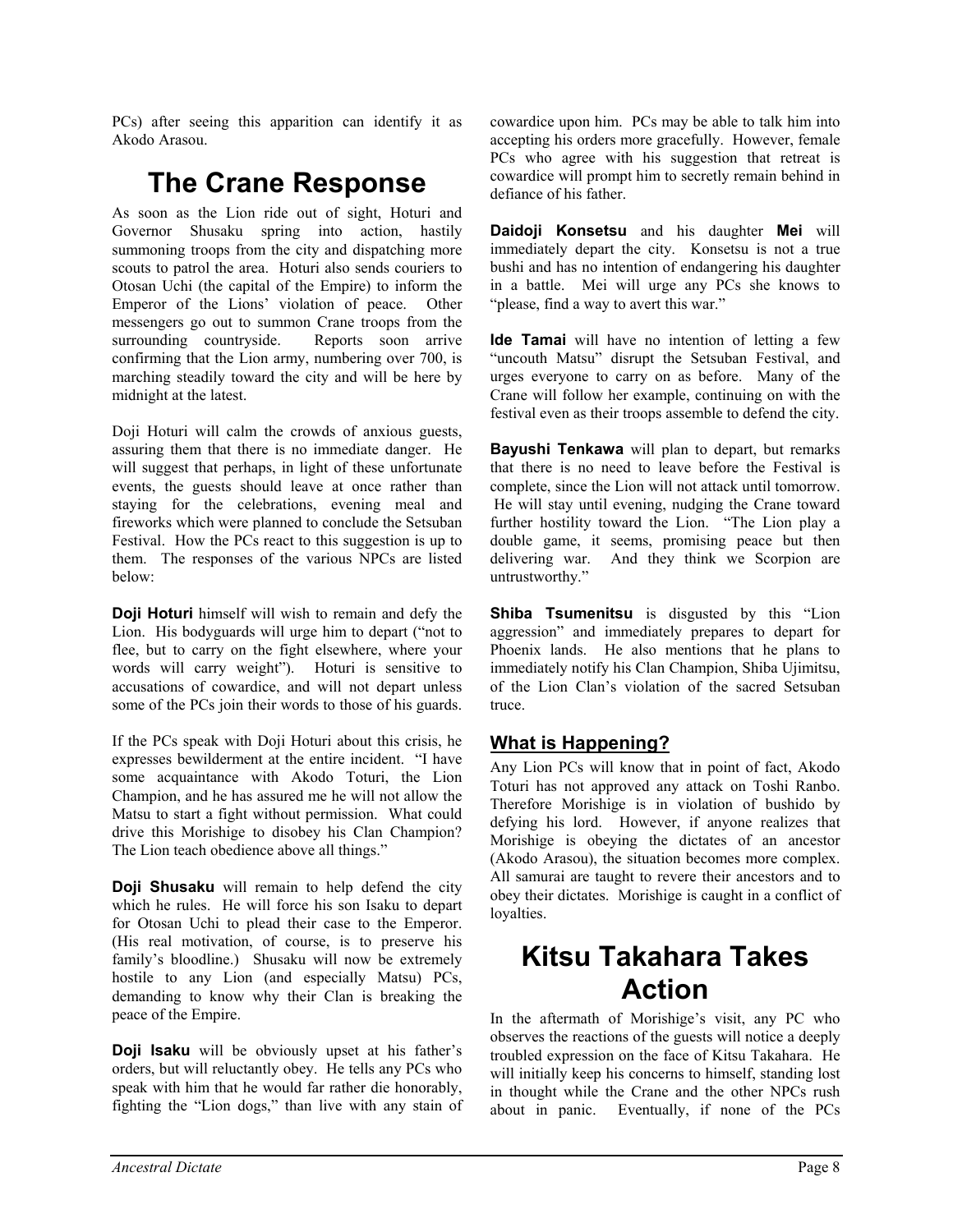volunteer to speak with him, Takahara will approach one of them – preferably a Lion (especially a fellow *sodan-senzo*) or a PC who struck him as honorable and noble.

Takahara has seen the same apparition that some of the PCs may have seen – the raging spirit of Akodo Arasou, screaming at Morishige for vengeance. "I have never seen such an angry and unquiet ancestral spirit. How can our late Clan Champion be so filled with wrath? Something must be wrong."

Takahara is reluctant to speak further until he sees the PCs' response. If the PCs behave favorably (that is, they seem to share his concern over the strange behavior of Arasou's spirit), he will eventually confess his true fear – that Arasou's soul has somehow been condemned to Toshigoku, the Realm of Endless Battle.

"But such a thing seems impossible," Takahara frowns. "Toshigoku lies far beyond the mortal realm, and the wrathful souls condemned to that place spend eternity in futile, mindless battle. Only those blessed souls who have been elevated to Yomi have the power to advise their kharmic descendents. If Arasou is there, how can his soul be reaching out to this young Matsu? And yet how else to explain the mad wrath with which he urges Morishige-san on to war?"

Any PC who rolls **Theology** or **Lore** (**Ancestors**) with the **Intelligence** Trait (TN 15) can confirm that Takahara's description of the afterlife is accurate. Spirits in Yomi, the Realm of Blessed Ancestors, are peaceful and enlightened, freed of the cares and angers of the mortal realm. Arasou's wrath is highly uncharacteristic of such spirits. But the angry spirits condemned to Toshigoku lose all connections with their descendents, and degenerate into mindless killing machines. Arasou's behavior does not fit that realm either.

#### **Takahara's Proposal**

If the PCs seem both sympathetic to his concerns and willing to help, Takahara will eventually offer the following proposal:

*"As some of you may know,"* (he nods politely to any shugenja among the PCs) *"we of the Kitsu family are sometimes taught the art of spirit-walking, traveling into the afterlife to consult with the blessed spirits of our ancestors in Yomi. I myself have made such a trip once, in the company of my* **sensei***. I believe, under these circumstances, that the only way to avert a disastrous war – a war which will bring the wrath of*

#### *the Emperor down on the Lion Clan – is to find Akodo Arasou's spirit. I am prepared to attempt the journey – but I am not sure I can survive it alone. The spirit realms are filled with dangers."*

Takahara is too much the proud Lion to directly ask for help – this is as close as he will get to asking the PCs to accompany him. He will gladly accept the aid of any PC who offers, smiling with gratitude.

If the PCs ask Takahara for more details about traveling into the spirit realms, he can share the following information:

- Yomi is the Realm of Blessed Ancestors. It is said to be a supremely safe and enlightened place, where all elevated souls dwell in harmony. This is where kharmic ancestors are usually found, and it is where Takahara intends to seek first for Akodo Arasou. "Even if he is not there, it should be possible to gain the help of those who reside in the Blessed Realm."
- Toshigoku is the Realm of Slaughter, a place of endless battle and death. The souls condemned to that place slay each other in senseless combat, only to rise again the next day and resume the madness. It is an extremely dangerous place. "If we must go there, you will have to be on your guard against the corrupting power of the place. Your own anger will betray you."
- Crystal can protect against Toshigoku's influence, if the PCs have any.
- PCs must watch out for other entities in all the Realms beyond this one. "We Kitsu are not the only ones who can cross the barriers between the realms. I have heard stories…" He trails off and will say no more.
- It is also possible (though unlikely) that Arasou may be trapped in Gaki-do, the land of Hungry Dead. Takahara shudders at the thought. "Gaki-do is a deadly realm," he warns. "If we must go there, trust nothing and be constantly alert."

In the event that no PCs decide to accompany Takahara, the upcoming Lion attack can probably not be averted, but the PCs can still try if they wish. See the section "Not Going to Toshigoku" for details.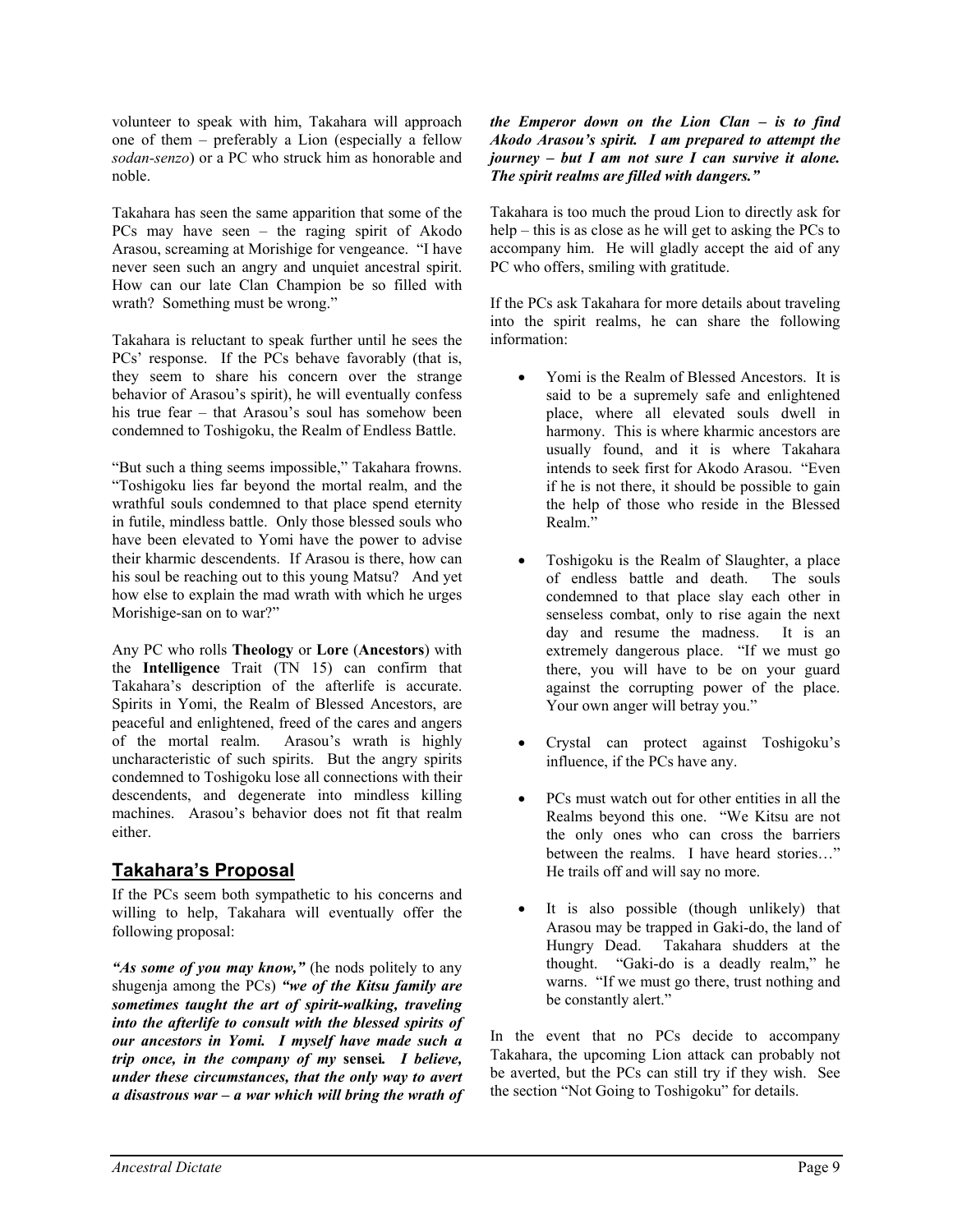### **Arasou's Shrine**

If the PCs agree to help Takahara in his enterprise, he asks them to accompany him into the city of Toshi Ranbo. "There is a shrine to Arasou's memory in the city. Such places are well-suited to passing the walls between the realms."

The gates of Toshi Ranbo are guarded by angrylooking Crane bushi, who will be extremely reluctant to let any Lions into the city. If most or all of the party is composed of Lion PCs, the Crane will be downright hostile and aggressive, and the PCs will have to be extremely polite and persuasive (and make a **Sincerity** roll or two) to avoid an armed confrontation. Even if the only Lion present is Takahara, the Crane guards will be reluctant to admit the party to the city, and will have to be politely convinced to do so. **Sincerity** and **Etiquette** rolls can be helpful here, as can support from Crane PCs. PCs with social prominence (Emerald Magistrates, Ear of the Emperor advantage, allies in the Crane Clan or the Imperial Families) should get a bonus in such negotiations.

Bold or desperate PCs can appeal directly to Doji Shusaku, or to Doji Hoturi if he has not yet been convinced to leave the area.

Once the PCs gain access to the city, a pair of guards will escort them directly to the Shrine of Arasou, which is located on the grounds of the actual castle in the center of the city:

*Your escorts lead you through the gates of the small city, past frantic, milling crowds of commoners, and into the parade grounds where the castle troops are mustering for the city's defense. After speaking with a series of guard posts, you are led through an inner gate and up a long ramp to the castle complex itself, passing beneath Crane banners which seem to flutter and snap with the anxiety which consumes all of Toshi Ranbo. Once you reach the courtyard, the guards turn aside and lead you around the castle walls to a small stone building tucked into one corner behind the barracks. A torii archway guards a narrow pathway which leads behind the building. The guards gesture for you to proceed.* 

The guards are polite (assuming the PCs were polite themselves) and will not enter the shrine area unless they hear violence or other untoward sounds.

Beyond the archway, a narrow path leads between the walls of the shrine and the castle. It circles around to a wooden door which is sealed with a large Lion Clan mon. Anyone who rolls **Lore** (**Lion Clan**), **Lore** (**Crane Clan**), or **History** (all with the **Intelligence** trait) at TN 15 will know that the Lion constructed this shrine after the battle eight years ago and sealed Arasou's armor inside. (Takahara will know this if none of the PCs do.)

Takahara will kneel on the raked gravel path outside the shrine and begin to compose himself for the trip to the spirit realms. He urges all those PCs who are accompanying him to kneel in a circle around him, and to "clear and compose their thoughts." He then begins to chant, a long droning incantation which goes on, hypnotically, for several minutes.

In order to successfully clear their thoughts and calm their souls enough to accompany Kitsu Takahara into the spirit realms, the PCs must succeed in either a **Simple Void** roll at TN 10, a **Meditation/Void** roll at TN 10, or a **Simple Awareness** roll at TN 15. Any PCs who fail the roll (or who choose not to accompany Takahara into the spirit world) find themselves suddenly alone in the alleyway: Takahara and his companions vanish instantaneously, with no sound or flash of light to signal their departure.

### **The Journey to Yomi**

*You find yourselves passing through a realm of coiling white mists, in which nothing is visible save the indistinct outlines of your companions. You are standing still, but there is nonetheless a sense of movement, more like the world is shifting past you than you are moving through it. Kitsu Takahara's voice is muffled and indistinct, as though spoken through a thick layer of silk, even though he stands right beside you. "This is the passage between worlds. Be cautious, and do not let yourself be pulled apart from the group. There are dangers here for those who let themselves be distracted."* 

Have each PC roll **Simple Void** at TN 15. Any PC who fails to make the roll will be subjected to one of the following visions, distractions, or threats while they travel through the mists between the realms. Each such PC perceives a different encounter, and none of them share their vision unless the GM judges that they have enough similarities in their personal identities to do so (for example, a brother and sister PC might see the same vision). PCs who made their Void roll are completely unaware of what befalls their companions.

The list offers an assortment of suitable encounters for this journey – the GM can improvise different ones if they seem more appropriate than those available.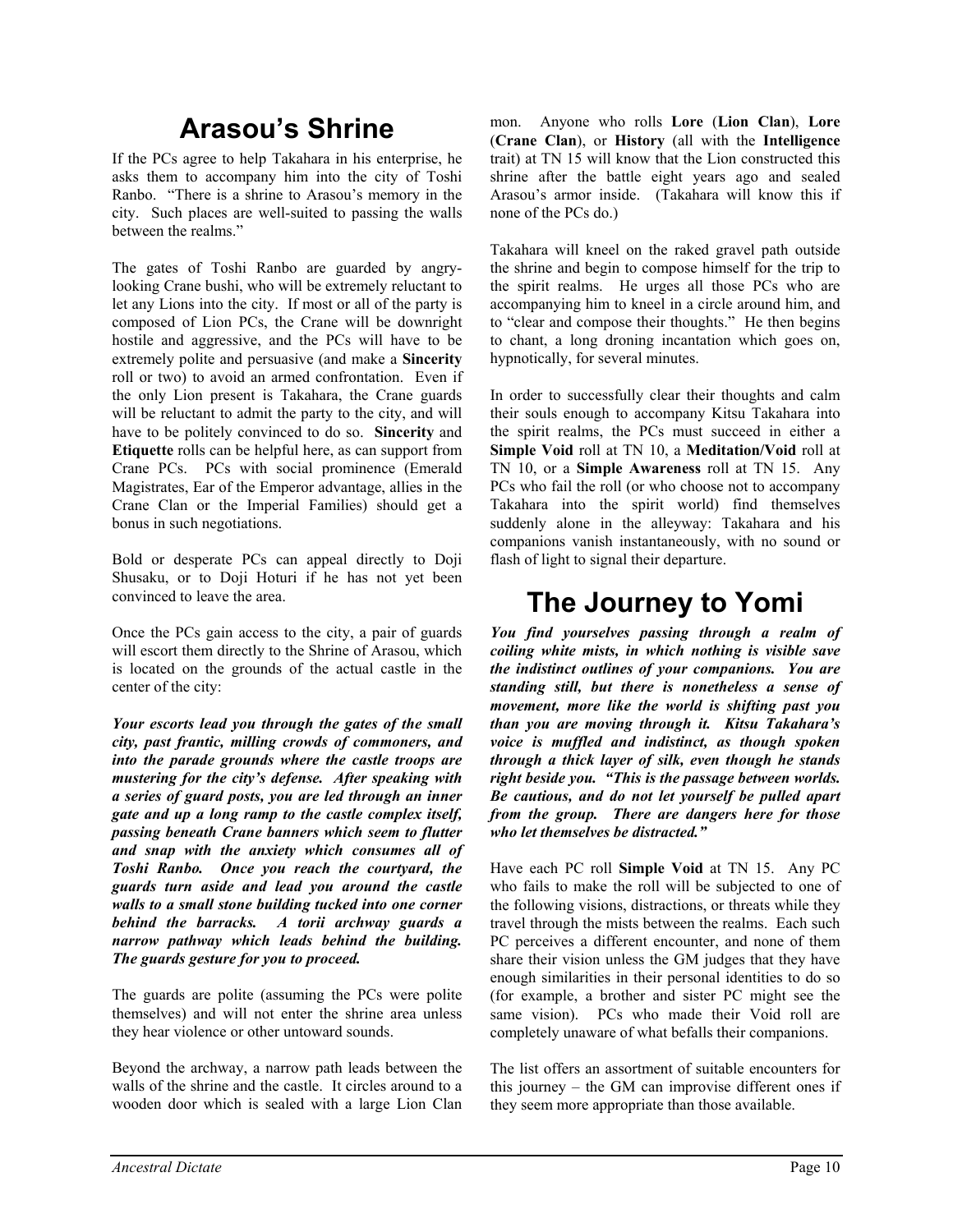- 1. **Darkness.** The PC perceives a coiling line of shadowy darkness which slithers forward out of the mist, like a questing snake. This is a manifestation of the Living Darkness. If the PC ignores the darkness, it slides coldly across his/her foot before vanishing back into the mist. If the PC reacts in some way, the darkness suddenly takes the form and aspect of his/her greatest fear. The PC must roll **Simple Willpower** at TN 10 or cry out in horror, losing at least 1 point of Honor. If the PC already has been Corrupted by the Lying Darkness (in the adventure *A Foreign Legacy*), s/he must make the Void roll to avoid gaining another Rank of Shadow Corruption.
- 2. **Ghost.** The PC has a vision of a dead family member – father, mother, lost sibling, honored grandparent, etc. – standing in the mist. (If the PC in question has a deceased Lost Love, the ghost should be that love.) The figure gazes at the PC longingly and reaches out a beckoning hand. If the PC actually attempts to take the offered hand, s/he must roll **Simple Strength** (or **Athletics/Strength**) at TN 10 or be dragged away into the mists, lost forever. If the PC successfully resists, or rebuffs the offered hand, the ghost's face momentarily takes on a horrible insectoid aspect before it fades out of sight.
- 3. **Battle.** The PC seems to see a distant vision of two armies clashing. One of the armies is from the PC's own Clan, and the other is of that Clan which the PC dislikes most. The PC can hear faint battle-cries, the pounding of drums, etc. The PC's own Clan is clearly losing the battle. If the PC shows any interest at all in joining the battle, s/he must roll **Simple Willpower** at TN 10 or charge into the mists, sword swinging, and be sucked to Toshigoku, the Realm of Slaughter. Such PCs will be encountered later (and possibly rescued) when the rest of the party travels to Toshigoku.
- 4. **Mujina.** One of these goblin-like trickster spirits begins to harass the PC, making faces, mocking him/her in outrageous and bitterly personal ways, trying to steal small items, and so forth. No physical weapon can damage the mujina, and spells cannot be cast here, so there is no way to harm the miserable little beast. If the PC shows overt anger at the Mujina's

taunting, s/he must roll **Simple Awareness** at TN 15 to avoid losing his/her temper and thus, losing face (and a point or two of Honor).

- 5. **Wandering Spirit.** The PC sees a ghostly samurai walking quietly toward some distant goal. The samurai spirit will not respond to the PC unless the PC asks where it is going. "I go to Meido, the Realm of Waiting, to await the judgment and decision of Emma-O-sama. Should you not be on my path as well?" A PC who hears such a response will feel a sudden overwhelming urge to accompany the spirit to Meido and hear the judgment of Emma-O, god of the dead. The PC must roll **Simple Willpower** at TN 10 to keep from following the spirit to Meido. Such PCs can be encountered later (and rescued) when the party reaches that realm.
- 6. **Celestial Vision.** The PC has a sudden dazzling vision of a place of golden light and shining palaces, where godlike figures and magnificent dragons dwell together in eternal splendor. The vision is so beautiful that the PC weeps with joy. Although there is nothing wrong with such a response to a vision of Tengoku, the Celestial Heavens, a PC might subsequently react with shame or embarrassment at this burst of emotion. Such PCs dishonor the Celestial Heavens (and hence themselves).

### **Arrival at Yomi, the Realm of Blessed Ancestors**

*The cold white mists suddenly thin and fade away, leaving you blinking in bright, glorious sunshine. You are standing on a low hill, colorful wildflowers speckling the thick, soft grass. In the distance you can see a lush dark green forest and, rising on a hill behind it, a beautiful five-story castle. The air smells sweet and clean, and you can hear distant birdsong.* 

Kitsu Takahara looks around himself with an expression of unalloyed joy, momentarily oblivious to the PCs. Each PC will appear stronger and healthier than they do in Ningen-do (the realm of mortals), and any injuries or illnesses which normally plague them will be absent while they remain within Yomi. Even their equipment looks better here.

*After a few moments, the thunder of hooves echoes across the fields, and a large party of horsemen rides*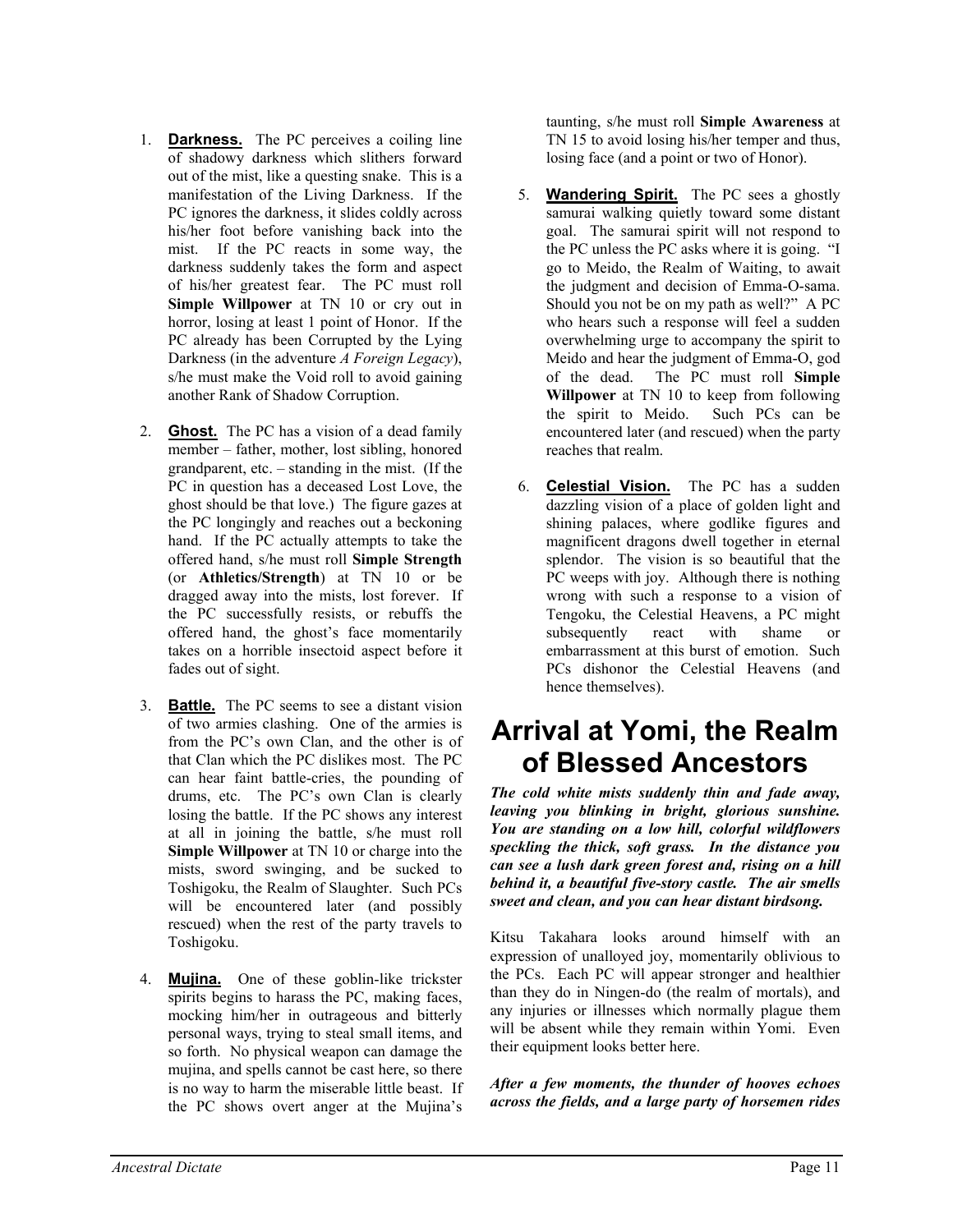*toward you. Their beasts are magnificent, bigger and stronger than the mightiest Otaku steed. The riders, a mixture of handsome men and lovely women, wear the armor and colors of every Great Clan in the Empire, along with a few of the Imperial Families and even the Minor Clans. The leader of the group is a mighty Phoenix samurai-ko whose polished armor blazes like the sun. She pulls up in front of you and regards you through her battle-mempo with an expression of stern question. "What do mortals seek in the realm of Yomi?" she asks in a clear, powerful voice.* 

These spirits are the Blessed Guard, those samurai who spend the afterlife patrolling the borders of Yomi against encroachments from more dangerous realms. Their commander is Shiba Toriiko, one of the most famous of all Phoenix ancestors, who died dueling a Crane to prevent a war.

The Blessed Guard will be cautious but polite to the PCs. Once they learn the PCs' errand, they will become pleasant and cooperative. (Rude, crude, or hostile PCs, however, will be subjected to cold and hostile stares. If the uncouth PCs continue in their improper ways, they suddenly find themselves unceremoniously expelled from Yomi back to Toshi Ranbo.)

The spirits can share the following information:

- Akodo Arasou is not in Yomi. Any of the Lion spirits will know this automatically. Kitsu Takahara will flinch and sigh at this news. "As I feared."
- The spirits will be quite puzzled at the accounts of what the PCs witnessed back in Ningen-do (the realm of mortals). "We have never heard of a spirit in Toshigoku being able to speak to those in the mortal realm. Are you sure he is not in one of the other realms?"
- If the PCs actually ask whether there is any other realm where Arasou might be found, the Blessed Guard will reluctantly mention that spirits in Jigoku, the Realm of Evil, can sometimes speak with those in the mortal realm. Takahara, however, will refuse any suggestion that Arasou might be in Jigoku.

Kitsu Takahara will eventually ask the spirits for help in locating Arasou (if the PCs don't think of asking first). Shiba Toriiko will suggest there is someone who could help. "A seer, one of great and deep wisdom.

He spends his time in a small hut in the fields to the north, where our people favor settling." She smiles at some secret joke as she sends the PCs on their way.

### **To the Hut of the Seer**

It is up to the PCs whether or not to continue the quest. Kitsu Takahara will be determined to continue, and if the PCs wish to stop, he will send them back to Toshi Ranbo and proceed alone.

The journey to the mysterious "seer" will take about two hours of walking, a pleasant journey through the beautiful landscape of Yomi. The PCs will find a thin, winding track which heads in the right direction, but they will see no villages or cultivation. Occasionally, however, they pass small castles, fine samurai houses, or dojos with signs advertising their teachers. Sometimes they pass samurai, who always bow and greet them politely, regardless of Clan. At the GM's option, a PC with a kharmic ancestor might encounter that ancestor here, and enjoy a brief conversation. This entire journey can be a brief or a lengthy experience, depending on the desires of the players and the amount of time available in the round. Eventually, however, the PCs will reach their destination:

*Ahead of you is a broad, shallow valley covered in thick ripe grass, the tall golden stems swaying in the pleasant breeze. Near the middle of the field is a small, humble-looking hut – the closest thing to a peasant dwelling you have seen since entering Yomi. As you approach, a young boy – no more than 14 – emerges from the hut and waits for you with a pleasant smile. His eyes are a peculiar blue-green color, and he wears the simple robes of a monk.* 

This boy is Uikku, the legendary prophet who many Rokugani believed to be a reincarnation of Shinsei, and who prophesied the infamous Dooms. The PCs can recognize him with a **Theology** or **Shintao** roll (**Intelligence** trait) at TN 15, or a **History/Intelligence** roll at TN 20. Takahara will not recognize the boy, although he realizes he must be someone of great power.

Uikku is quiet and friendly, speaking little but always to great effect. He welcomes the PCs by name and leads them inside his hut (which, while small, is perfectly proportioned and spotlessly clean). There he serves them a tea which is more fragrant and pure than any they have ever tasted. After the PCs have had a chance to savor the tea, Uikku speaks: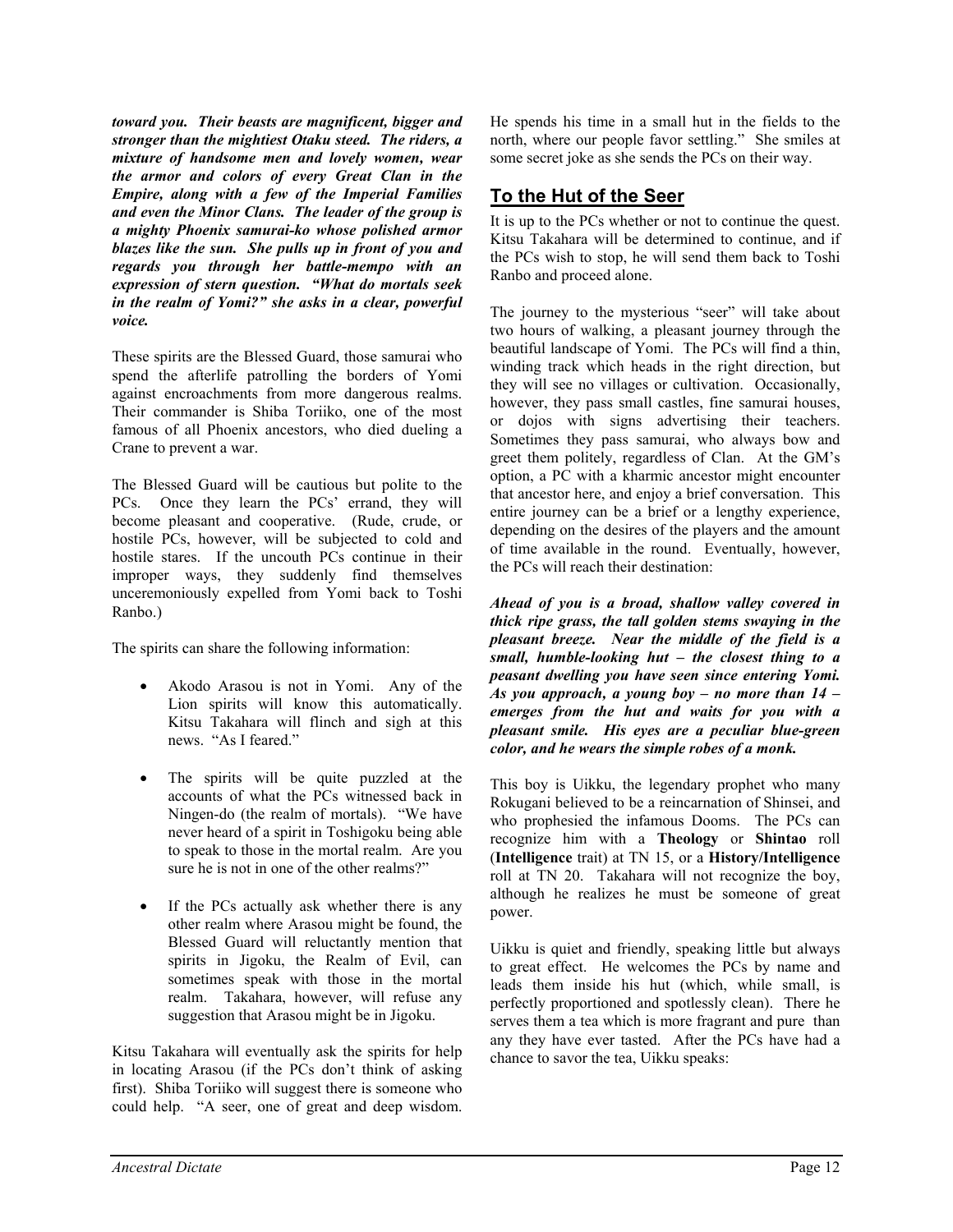*"The soul you seek is indeed bound in Toshigoku, the Realm of Slaughter. Yet he fights against its corrupting power with all his strength, and seeks to reach out to those of his blood. Perhaps he may yet be saved from that realm, if brave and honorable samurai seek him out."* He smiles at the PCs, his eyes seeming to look directly into their hearts. *"Or perhaps not. Only the doing will prove the matter. Seek him in the fields before the image of Toshi Ranbo which lies in that realm."*

If the PCs ask Uikku for further information, he simply smiles, and perhaps remarks, "Destiny must be met head-on, not awaited." He will speak briefly with the PCs on other matters, but will offer only short and cryptic responses. For example:

- His prophecies of Dooms: "It is the duty of the living to answer the questions I left behind."
- The current state of the Empire: "Men are their own greatest enemies."
- The Hantei line: "Families and trees have lifespans, and both may end."

If a PC asks Uikku about personal affairs (the PC's family, friends, etc), the prophet shakes his head. "Such things are distractions."

#### **Leaving Yomi**

Kitsu Takahara will have no additional questions for Uikku – he is anxious to set out for Toshigoku and search for Akodo Arasou. If any PCs are unwilling to risk a journey to the Realm of Slaughter, Takahara will return them to Toshi Ranbo before proceeding (hopefully with at least some of the party) on the next leg of his journey.

## **The Effects of Toshigoku**

Once the PCs reach the Realm of Slaughter, they will be in great danger of being consumed by its mindless wrath. Note that the effects listed here have been simplified from those published in *Fortunes and Winds* (in order to keep the scenario running smoothly).

Immediately after arriving in Toshigoku, all PCs must make a **Simple Willpower** roll at TN 15. Failure means the PC has temporarily gained the Brash disadvantage. If the PC was already Brash, s/he must make an immediate **Honor Test** at TN 10 or be overcome with a killing rage.

- Any time the PCs lose their tempers or behave with anger while in Toshigoku, they must roll **Simple Willpower** at TN 10 or be consumed with the same killing rage. Those who fail the roll can choose to make an **Honor Test** at TN 10 to fight off the rage.
- A PC who engages in combat, or who is injured, while in Toshigoku must roll **Simple Willpower** each round at a TN of 5 to avoid flying into a killing rage.
- PCs who are enraged by Toshigoku will attack everyone around them, screaming furious insults and abuse. They will remain in this rage until they are disabled, stunned, or reduced to the Down or lower wound rank.
- Non-enraged PCs can attempt to "talk down" the enraged  $PC(s)$ . If they role-play an effective appeal for calm (perhaps by invoking friendship, duty, or honor), the enraged PCs can make **Honor Tests** at TN 15 to regain control of themselves.
- A PC who is carrying any kind of crystal item will be protected from the influence of Toshigoku. However, after the PC returns to the mortal world, the crystal item will be ruined: brittle, cracked, and discolored.

### **Arrival in Toshigoku, the Realm of Slaughter**

This time the transition through the mists is safe, although the PCs sense an odor of blood and ashes as they approach Toshigoku.

*You emerge from the mists into a patch of scrubby, ugly pine trees. The odor of violence and war hangs in the air, and no natural or animal sounds are audible. You feel a crawling unease, as though you might be attacked at any moment. The sky overhead is gray and menacing, and seems to press down on you like a leaden weight.* 

All PCs make **Simple Perception** rolls at TN 10. Success brings them the distant sounds of battle. Moving in that direction, the PCs soon emerge from the trees and see a slope leading down to a wide low valley. In the distance, a dark, unpleasant-looking city rests by a sluggish river. The PCs recognize the city as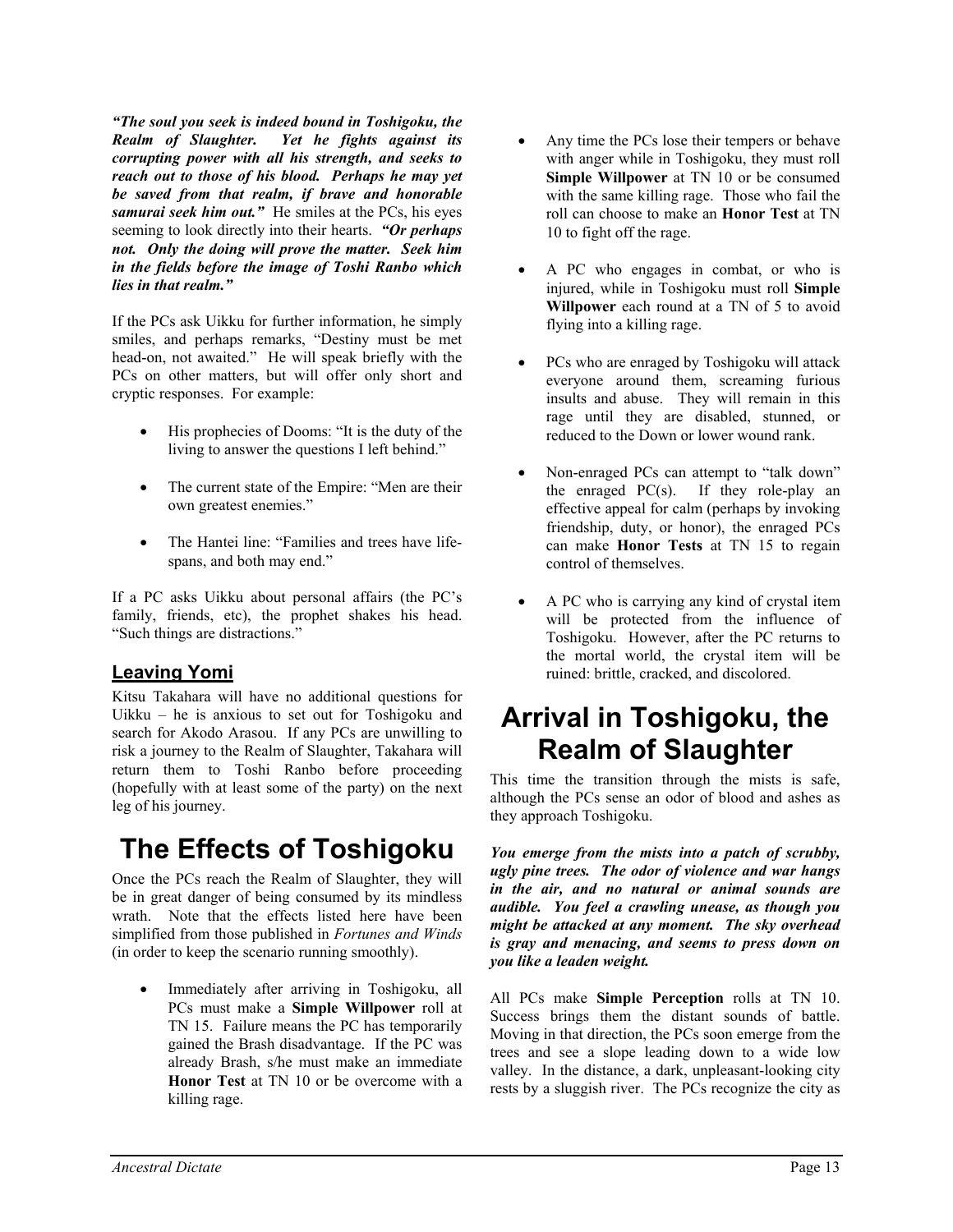Toshi Ranbo, although it seems grimmer and more foreboding than the city in the mortal world.

In the near distance, less than a mile away, two small armies of samurai clash. One of them is clearly of Lion, while the other is a mixture of every Clan. As the PCs watch, the armies slaughter each other almost to a man. Finally only three combatants remain, one of them a Lion, standing alone against the other two.

The Lion is, of course, Akodo Arasou. It is up to the PCs whether to intervene on his behalf in the fight – Kitsu Takahara will caution them that wrath and violence can open them to the evil power of Toshigoku. If the PCs do join the fight, refer to the "Warrior of the Forge" description at the end of the module for the stats of the two enemy samurai. If the PCs hang back from the fight, Arasou will eventually defeat his enemies, although he is seriously wounded in the process. He will also be more hostile toward the PCs

#### **Speaking with Arasou**

*The Lion warrior turns toward you, dripping with the blood and ruin of battle. His mighty armor clanks heavily as he strides a pace toward you, lifting his crimson-stained sword in a threatening gesture. He wears no mempo, but his youthful face is twisted with anger, almost as frightening. "I am Akodo Arasou!" he booms. "Are you friends or enemies of the Lion Clan?"* 

Akodo Arasou has not yet been consumed by Toshigoku, but he is beginning to lose the struggle. He will greet the PCs with angry demands that they join him for the march on Toshi Ranbo. If any of the PCs are Cranes, he will demand that they leave at once to join the defense of their city, "which is surely doomed when my army reaches it."

In order to break through Arasou's battle-lust and bring him back into control of himself, the PCs will have to remain calm, explain the situation, and convince him that he is trapped in the Realm of Toshigoku. Arasou will initially dismiss anything the PCs say as "madness" or "Crane tricks," and the PCs will have to be both polite and persistent in order to wear down his hostility and convince him to listen to them. Lion PCs will have a somewhat easier time of this, but any PC can convince him eventually, if they stay calm and use careful arguments. Pointing out the strange nature of the world around them, asking him where his "armies" come from, speaking of the disaster which he is bringing upon the mortal world, invoking bushido or his lost love Matsu Tsuko, and so forth will all be

effective at breaking through his haze of rage and bringing him to himself.

It is important that the PCs remain calm. Anger is at the heart of Toshigoku's power, and a PC who allows Arasou to anger him/her will be making things worse. This entire encounter should be a role-playing challenge, without the need for any die-rolls. The GM must judge whether the PCs have been successful in countering the wrath of Toshigoku and reminding Arasou of his true self.

**If the PCs fail** to break through Arasou's battle-rage, he will attack them, leaving them little choice but to defend themselves. Arasou will keep attacking until he is "killed" (he will rise again tomorrow). At this point there will be little purpose to remaining in Toshigoku, and Takahara will reluctantly return with the PCs to Ningen-do, the Mortal Realm.

**If the PCs do succeed,** Arasou regain some measure of self-control:

*The Lion warrior's eyes seem to really look at you for the first time, and he stares around him, blinking. Then his shoulders sag. "Ah," he groans. "I had thought it was a dream, but it is true. I am condemned to the Realm of Slaughter. The Lion will fall, the Empire will fall, and all will come to ruin."*

Arasou can share the following information, although the PCs will have to ask the right questions:

- He fights each day in Toshigoku, and has died many times. Each time he rises again the next day to resume the fight, just as do all the other souls condemned to the Realm of Slaughter.
- Each time Arasou dies, he has "dreams" and "visions" of what is happening in the mortal realm. He sees doom coming upon the Lion, and through them, the Empire. He tries to cry out to the Lion, to warn them, but all he can do is scream in impotent rage.
- He fears that soon the power of Toshigoku will claim his soul completely, and he will lose all identity, becoming merely another mindless killing machine. "The Lion will be lost. Tsuko will be lost."

#### **What to do Now?**

Kitsu Takahara will be quite confused by Arasou's discussion of warning visions. "This is very strange.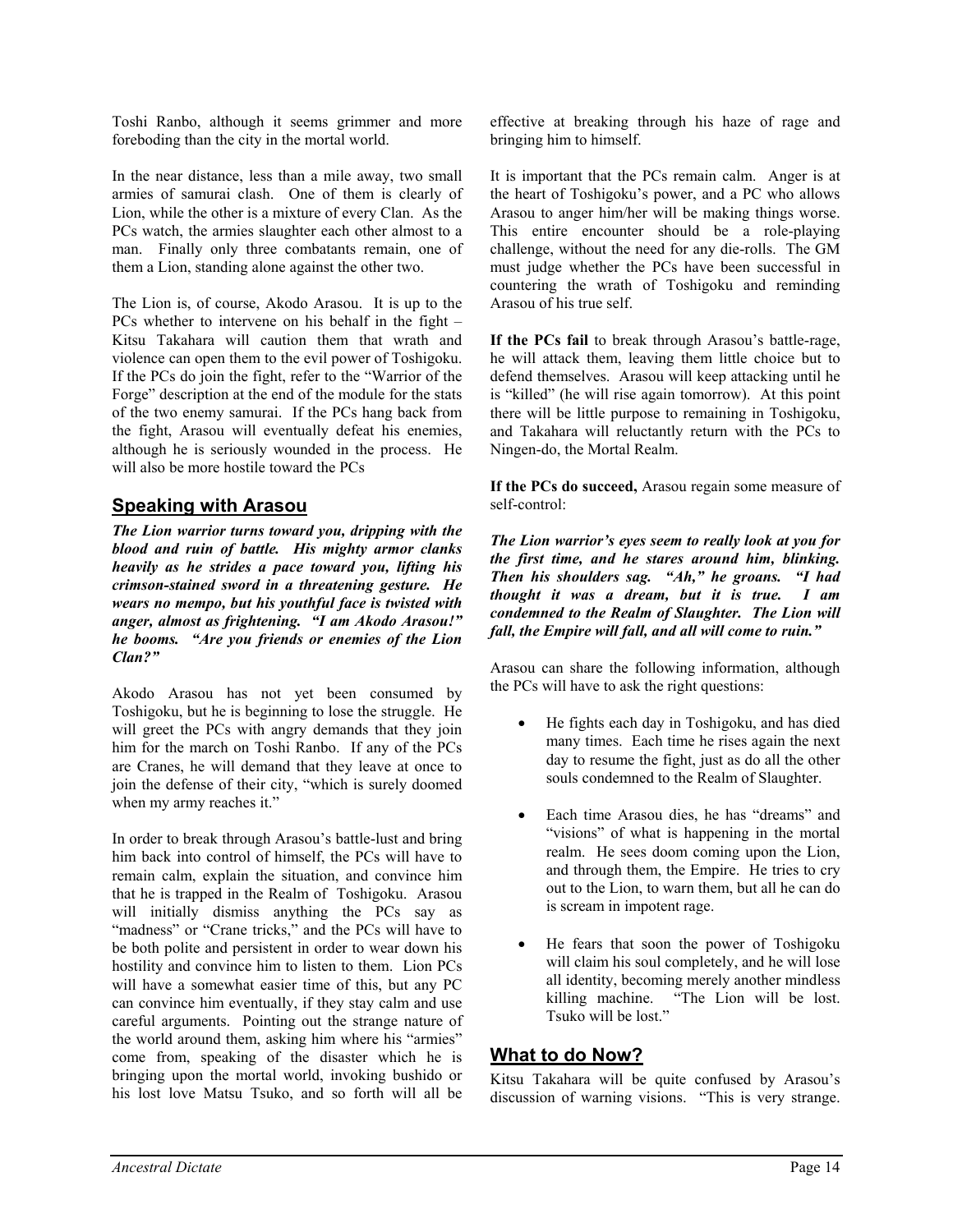The denizens of Toshigoku are cut off from Ningen-do, yet Arasou still sees that realm and speaks to the Lion, however weakly. It is almost as though he were meant for Yomi rather than here."

Arasou's face creases with despair. "Is this merely some additional torment which I have earned? Am I denied even the mindless oblivion which takes others in this realm?"

If any PC asks how or why Arasou was condemned here, Takahara answers: "All souls are taken before Emma-O, God of the Dead, in the realm of Meido. There they await his judgment. It was by his will that Arasou-sama was sent here."

Any PC who rolls **Theology/Intelligence** at TN 10, **Shintao/Intelligence** at TN 10, **or Simple Intelligence** at TN 20 will be able to confirm Takahara's words. They will also know that no soul bound in Toshigoku should be able to experience the things which Arasou has described, let alone communicate with a living soul like Matsu Morishige.

If none of the PCs thinks of it, eventually Arasou himself will hit upon a solution. "Kitsu-san... you are able to walk between the realms. Could we not return to Meido, and plead with Emma-O-sama to change his judgment?" His face tightens with effort as he casts back his thoughts. "I… I remember a tale, that sometimes the god has been convinced to show mercy. Is there any hope for such a venture?"

## **Escaping Toshigoku**

Once Arasou (or someone else) suggests it, Kitsu Takahara will agree that the best chance is to travel to Meido and appeal to Emma-O to change his judgment. He will urge Arasou to meditate and cleanse his thoughts while Takahara prepares a passage to Meido.

At that moment, several samurai emerge from the nearby scrub forest. They bellow battle-cries and draw their blades. Arasou starts to surge to his feet in response, but Takahara catches him by the shoulder. "No! You cannot leave this realm, even for a moment, while its lust for battle consumes you!" He turns to the PCs. "Hold them off while I seek the passage!"

There are a total of five attacking bushi. These are the Warriors of the Forge, souls who have been completely consumed by Toshigoku. They attack with mindless fury, screaming like maddened beasts, and fight until they are slain or the PCs escape. Any PC who is slain by them is condemned to remain in Toshigoku for eternity.

If any PC was captured by Toshigoku during the initial trip to Yomi, that PC is one of the five attackers. S/he is considered to be in a killing rage as per the effects of Toshigoku, and can potentially be rescued by the PCs in the same manner as anyone else afflicted with the rage.

See the "NPCs" section for the Warriors' stats, along with a more detailed description of them.

#### **Escape!**

After three rounds of combat, Kitsu Takahara will call out: "Quickly! Gather around me and clear your thoughts!"

In order to cleanse their thoughts enough to escape the insidious pull of Toshigoku, the PCs must make either a **Meditation/Willpower** roll at TN 10, a **Shintao/Void** roll at TN 10, or a **Simple Willpower** roll at TN 15. If the PCs is currently trapped in a killing rage, the TNs are at  $+5$ . Down or Out PCs can still roll at normal TNs. PCs who have managed to remain completely calm throughout their time in Toshigoku (such as by fighting on Full Defense against the Warriors of the Forge) can get a bonus to their dierolls, at the GM's option.

Failure means the PC is unable to escape the clutches of Toshigoku's wrath, and remains behind forever as the rest of the party departs for Meido.

### **Meido, the Realm of Waiting**

As the party again travels through the white mists (this time accompanied by Akodo Arasou), Kitsu Takahara will warn them of what awaits. "Although the Fortune of Death cannot make mistakes, he can sometimes be… quite strict in his judgments. And he is said to have little patience for mortals who interfere in his domain. We must be cautious and courteous if we are to have any chance of persuading him to be merciful."

Arasou nods grimly. "I fear I am ill-suited to this task, after spending so many years in the Realm of Slaughter. I ask you to speak for me." He will especially ask Lions, Imperials, and high-Honor PCs for their help, although he will not turn down anyone's assistance.

*You emerge from the mists into a gray, empty landscape. Flat, stony ground extends in every*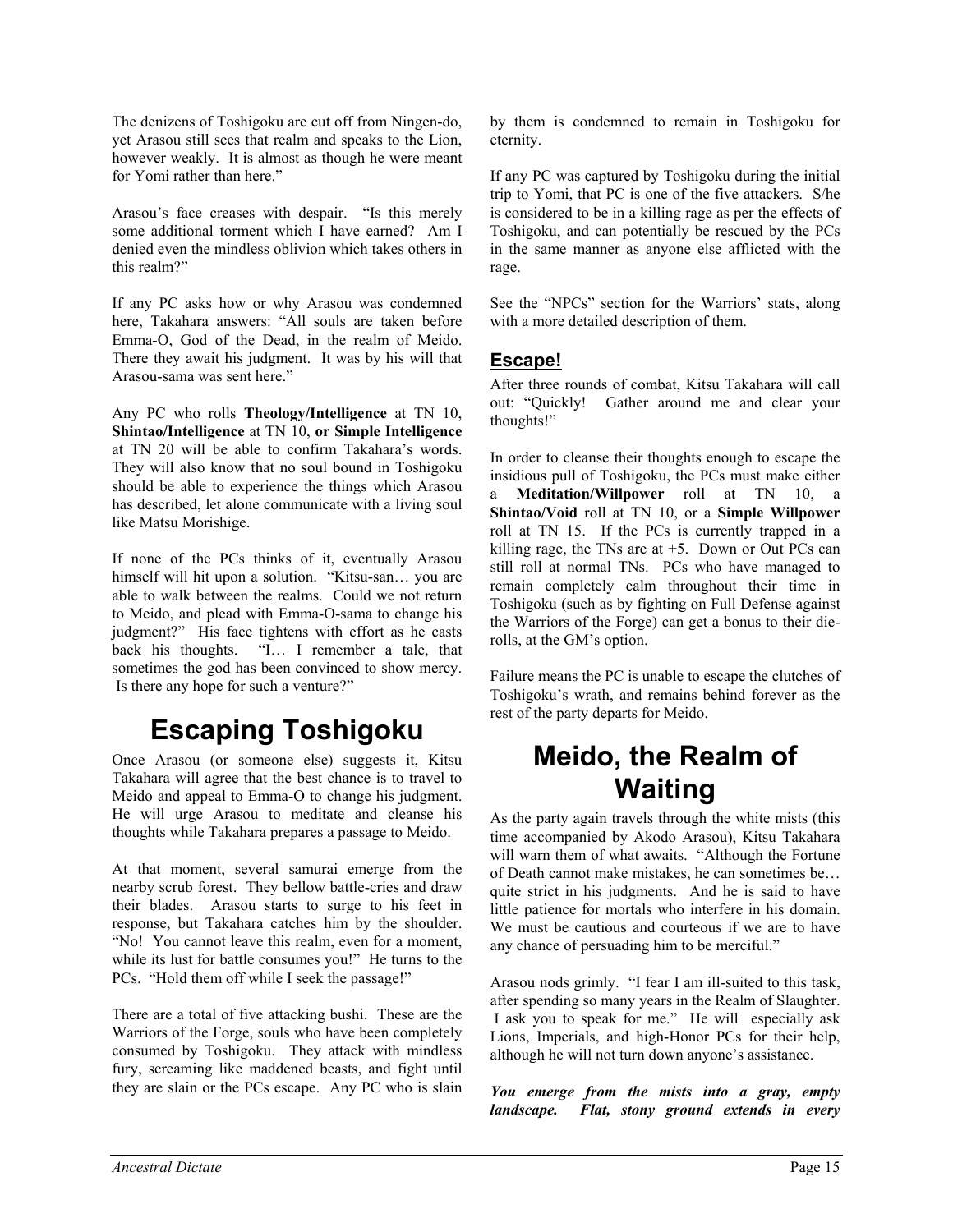*direction. Scattered widely across this bleak wasteland are hundreds – no, thousands – of people, all standing quietly. Most of them seem to be commoners by their appearance and garb, but mixed in with them are plenty of samurai in fine kimono or warrior armor. None of them seem to notice you.* 

These spirits are the newly-dead, awaiting the judgment of Emma-O. If the PCs observe them for more than a few moments, they will see that all the spirits are facing the same direction (toward Emma-O's distant throne, although it is not visible from here). Every one in a while, one of the spirits will step forward a few paces, moving closer to judgment.

The spirits will not move or act in any other way. If they are questioned, they will answer in calm distant voices. All they know, however, is their own past and the location of Emma-O's throne. They cannot be physically harmed and will not respond to any sort of physical threat or abuse.

If any PC was captured by Meido earlier (during the trip to Yomi), that PC will be here now, waiting patiently with all the other spirits. The captured PC will respond the same way as the other spirits here, and can be freed only by physically dragging him/her along, or by pleading with Emma-O to release him/her.

If the PCs travel in the direction which all the spirits are facing, they will eventually reach Emma-O's throne. Kitsu Takahara will again caution the PCs to show proper deference to the God of the Dead. Akodo Arasou nods, clamping his jaws tightly.

#### **The Throne of Emma-O**

*Ahead of you, rising above the flat landscape, is a massive throne which seems to be carved of granite. Seated upon it is a huge man, twice the height of a mortal, dressed in the heavy armor of a samurai. A massive yari (spear) with an ornate bladed tip stands at his side. As you draw closer, you see that there is no face within the massive helmet, only a blank grayness. The figure lifts one gauntleted hand to point at you, and a sepulchral voice, neither male nor female, echoes from the helmet. "What do you in Meido, mortals? And why do you bring with you a soul I have already judged?"* 

The PCs must plead with Emma-O for mercy upon Arasou's soul. This is a pure role-playing challenge, with no die-rolls applicable (a god cannot be swayed with Sincerity). The God will not accept any sort of casual or half-hearted argument, and he will not brook any sort of insolence or disrespect.

Emma-O will be angry at the PCs for taking Arasou out of Toshigoku, and will accuse them of "rebelling against the Celestial Order" through their actions. They will have to defend themselves against this charge in addition to pleading Arasou's case.

Arasou will remain silent throughout this encounter – he has no right to speak to Emma-O after being judged. Kitsu Takahara will speak, but only if the PCs are tongue-tied – and in any case, he cannot win the argument by himself.

The GM must adjudicate the effectiveness of the PCs' arguments. Here, before the remorseless gaze of Emma-O, sincere and heartfelt appeals will carry as much or more weight as clever and polished words. Emma-O cannot be finessed or seduced, only convinced.

#### **Divine Intervention?**

If one or more of the PCs pleading on Arasou's behalf has an Honor rank of 5, and if those PCs are eloquent and heartfelt in their appeals, they will attract the attention of another divinity.

*Suddenly a blaze of golden light shines through the bleak gray landscape of Meido. A tall man with a handsome but simple face appears, dressed in a kimono of shimmering light. His gaze is warm and gentle. "Great Emma-O," he says, in a soft voice which nevertheless rings through your heads like a bell. "Let me add my voice to these mortals pleading for Akodo Arasou."* 

All the PCs will know instinctively that this is a Fortune. They can recognize which Fortune (Jizo, Fortune of Mercy) by rolling Theology/Intelligence at TN 10. Kitsu Takahara will drop to his knees and press his face to the earth, while Akodo Arasou will bow deeply. The PCs should react in some similar fashion – PCs who show the Fortune disrespect will be instantly expelled back to Ningen-do.

### **Arasou Saved?**

If enough of the PCs make persuasive and passionate arguments, Emma-O will agree to show mercy on Arasou. This will certainly happen if the PCs managed to bring the attention of Jizo to bear.

*The Fortune of Death thumps his spear heavily into the gray earth of Meido. "Very well," Emma-O intones. "I will be merciful. Let Akodo Arasou go to the Realm of Yomi, to dwell in peace. Now depart,*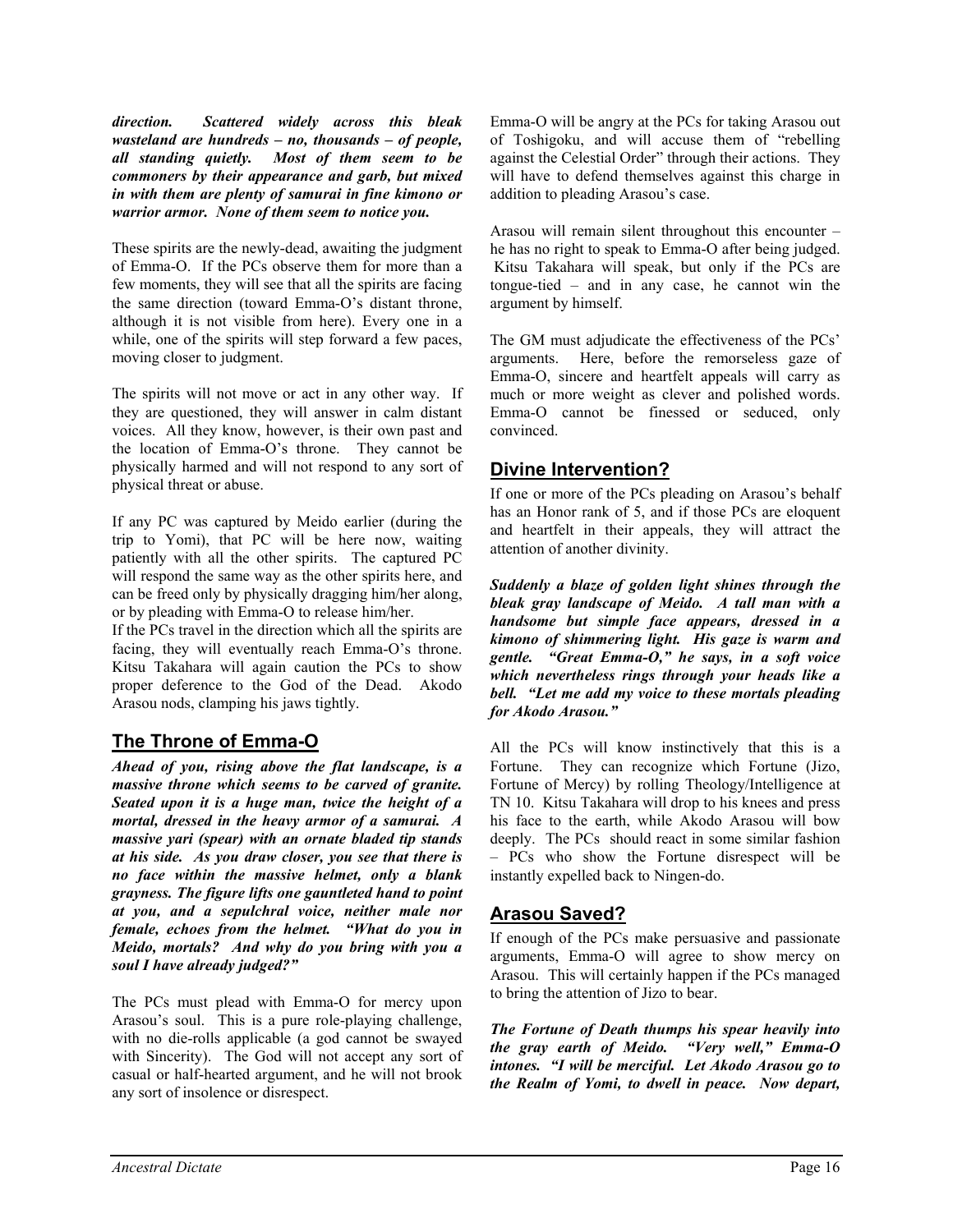#### *mortals, and trouble me no more." The god turns his faceless helm away, dismissing you.*

The PCs will have a few moments to say their goodbyes to Akodo Arasou, who thanks them gravely, fighting down tears. He will promise any Lion PCs to watch over their path from Yomi. He also asks them to prevent Matsu Morishige from dishonoring himself by launching his attack. "No one wishes more than I to retake the city from the Crane, but if such a victory is won through dishonor and disgrace, it is no better than defeat."

#### **Arasou Condemned**

If the GM judges that most of the PCs' arguments have been weak or insincere, and they were unable to invoke the divine intervention of Jizo, Emma-O will rule against them:

*The Fortune of Death slams the point of his spear into the earth, which shakes beneath your feet. "Enough! My judgment is final, and shall not be questioned by mere mortals. Akodo Arasou shall return to Toshigoku, where he belongs." Arasou opens his mouth to scream denial, but before he can speak, he vanishes – flung back to the Realm of Slaughter.* 

Once Emma-O has ruled for a second time, it will be impossible for the PCs to rescue Arasou – the Lion is condemned to Toshigoku forever. The PCs can still plead with the God of Death if they like (perhaps to free one of their companions who is trapped in Meido), but they will not be able to change his mind about Arasou.

#### **Departing Meido**

Once Arasou's fate has been determined, Emma-O will soon expel the PCs from Meido. They will experience the mists between the worlds for only a few moments before finding themselves back in Toshi Ranbo, sitting in front of the Shrine of Arasou. Any PCs who were expelled from the spirit realms earlier will be here as well. The amount of time which the PCs spent in the spirit realms will also have passed in the mortal realm, so it will probably be late at night.

Once the PCs have returned to Ningen-do, they will still have to try to convince Matsu Morishige to call off his attack. See "Negotiating After the Return from Toshigoku" for details.

# **Not Going to Toshigoku?**

If the PCs ignore Takahara, or refuse to help him, then it is up to them what to do in the meantime. They can try to negotiate, help the Crane or the Lion prepare for battle, or simply flee the scene.

#### **Meeting with the Lion**

If one or more PCs decide to meet with the Lion army (in hopes of dissuading it from attacking), it will arrive by late that evening and encamp a few miles south of Toshi Ranbo. The Lion will be quite suspicious of anyone who is not of their Clan, and will refuse to see any Crane PCs unless they have a direct connection to the Imperial line (Imperial spouse, Ear of the Emperor, or Emerald Magistrate).

If the PCs can convince the Lion to let them into the camp, they will eventually be able to meet with Matsu Morishige. The Lion commander is irritable and suspicious (anyone attuned to spirits can see that he still hears the angry screams of Akodo Arasou). He will be rudely dismissive to Cranes, or to anyone else who appeals to him in the name of peace, mercy, or other "weak-hearted nonsense."

Only a PC who Morishige respects – a Lion or Crab, a member of the Imperial Families, an Emerald Magistrate, or a bushi (only) from the Dragon or Phoenix clans – will have a chance of convincing him to call off his attack. Even these individuals, however, will have to find the right arguments to persuade him:

- As mentioned, an appeal to mercy, peace, or compassion will fall upon deaf ears. "I have given them time to remove their families and children. That is mercy enough – more than they deserve."
- Pointing out that the Lion Clan will lose face by starting a war during the Setsuban Festival will make Morishige uneasy, but will not be enough by itself to dissuade him. "We will lose face, yes. But how can that compare with the face we lose *every* day that Akodo Arasou's death goes un-avenged?"
- An appeal to Morishige's duty to the Clan Champion Akodo Toturi, who he is disobeying by making this attack, will be the most effective approach, although it will not immediately succeed. Morishige will counter that he is obeying the dictates of his honored ancestors, whose need for vengeance is denied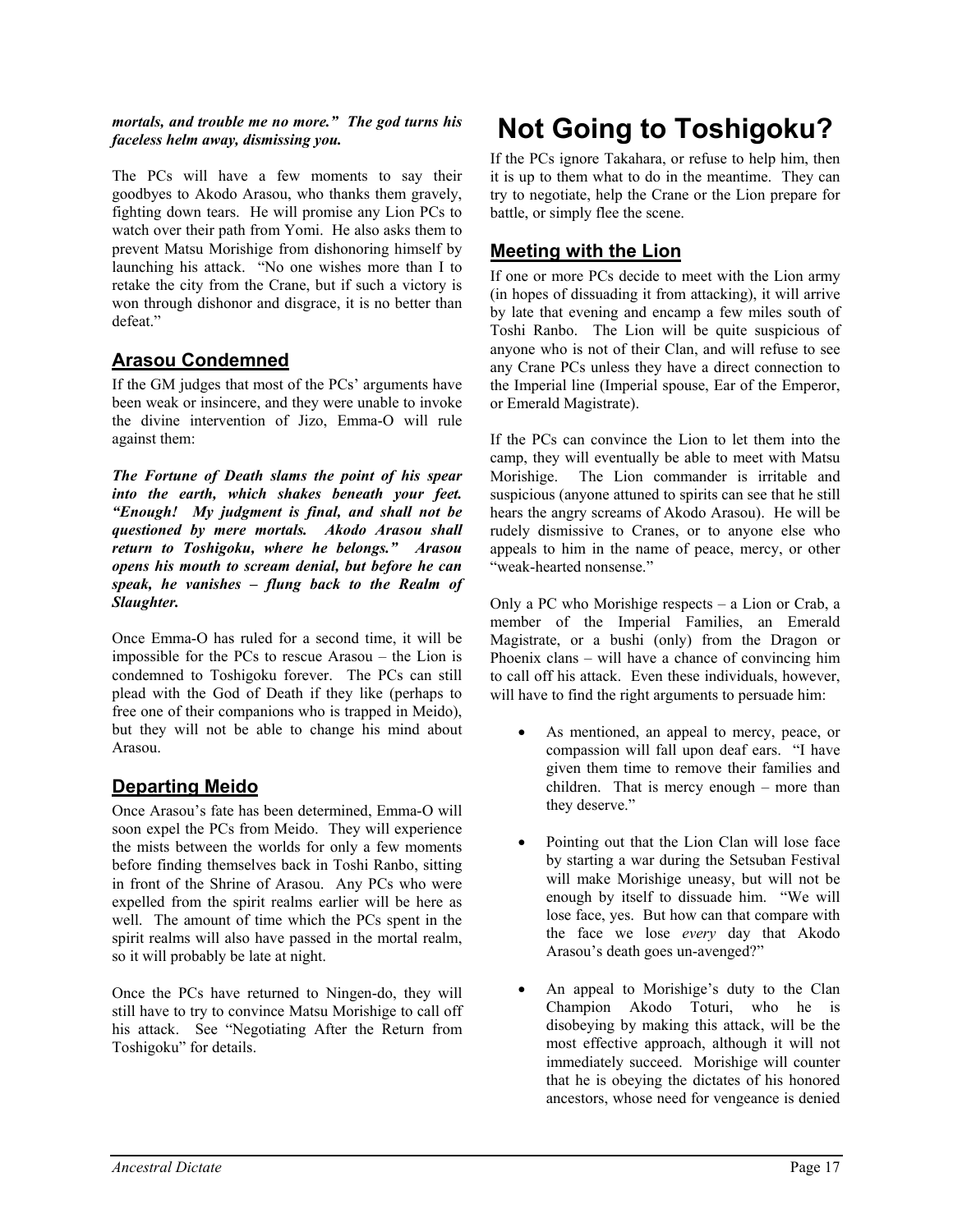by Akodo Toturi's peaceful policies. There are various ways in which the PCs can counter this argument  $-$  by suggesting that a living authority must outweigh the dead, or saying that Morishige dishonors those very ancestors by violating his oaths of obedience to Toturi. Theologically wise PCs might also point out that the ancestors are usually far less concerned about vengeance than the living.

Clever PCs may come up with other effective arguments as well. Lion PCs might also consider challenging Morishige to a duel for his crime of disobeying the Clan Champion. (He will accept such a challenge, but not one from someone outside his Clan.)

Regardless, it should be very difficult for the PCs to convince Morishige that he is in error. The GM must adjudicate their efforts and decide whether a skill roll is necessary. Appropriate skill checks would be **Sincerity**, **Oratory**, **Manipulation**, or **Political Maneuvering** (all with **Awareness**) at TN 15. Also, a PC who appeals to Morishige specifically through honor and bushido can choose to make an **Honor Test** (also at TN 15) to help convince him.

If the PCs do succeed, Morishige will agree to call off the attack – on one condition. "The Crane must allow me to visit the Shrine of Akodo Arasou and make my apologies to Arasou's un-avenged spirit." If the Crane agree to this condition, Morishige will lead his army back home. Otherwise, he will attack.

#### **Meeting with the Crane**

The PCs can meet with Doji Shusaku at any time, simply by sending word that they may have a way to avert the battle. He will meet them in the castle in the center of Toshi Ranbo. If Doji Hoturi is still here, he will meet with the PCs as well.

Shusaku will be overtly hostile to any Lion PCs, but will be polite to everyone else, even ronin (these are desperate times, after all). Doji Hoturi will be more distant, but shows no Clan prejudices. Both leaders will be politely attentive to any PC who claims to offer a solution to the crisis. Anyone making a **Contested Awareness** roll can tell that, beneath the veneer of calm, both Crane leaders are deeply alarmed by these events, and are desperately hoping that reinforcements or an order from the Emperor will arrive soon.

However, if the PCs come with Morishige's proposal (to call off the attack if he is allowed to visit Arasou's shrine), the Crane will initially balk. Allowing

Morishige to do this smacks of surrendering to his threats of force, and the Crane are reluctant to be seen to back down, even in the slightest way, to a "dishonorable Lion thug." The PCs will need to be both diplomatic and persuasive to convince them to accept this compromise. (Invoking the need to keep the peace, and the terrible price of war, will be a good argumentative tactic.) Again, the PCs can help their cause with skill rolls (**Sincerity**, **Manipulation**, and **Political Maneuvering** are all appropriate), but must role-play well in order to succeed.

### **Negotiating After the Return from Toshigoku**

If the PCs speak with Matsu Morishige after a visit to the spirit realms, they will find him much easier to deal with – especially if they have managed to send Arasou's soul on to Yomi.

- If Arasou's soul has been saved, Morishige will be suddenly much calmer than he was earlier in the day. He listens gravely to the PCs' story and confesses that his mind seems clearer than it has in months. It will be quite easy to talk Morishige out of attacking Toshi Ranbo, if that is what the PCs desire. He will still request that he be allowed to pray at Arasou's shrine, but this will no longer be an absolute condition of averting conflict.
- If Arasou has not been freed, his angry soul will still be urging Morishige on to war and slaughter. However, the testimony of a Kitsu *sodan-senzo* backed by an assortment of honorable samurai may be enough to convince Morishige to call off his attack. The PCs will have to speak eloquently and persuasively, and roll either **Sincerity**, **Oratory**, or **Political Manipulation** (all with the **Awareness** trait) at TN 10. As before, a bold PC who appeals to Morishige through his Honor can substitute an **Honor Test** at the same TN.
- If the PCs convince Morishige to call off his attack, it is up to them whether to ask the Crane to let Morishige visit Akodo Arasou's shrine. If the PCs tell the full story of Arasou's fate in the afterlife, the Crane will be much more inclined to allow Morishige this face-saving gesture.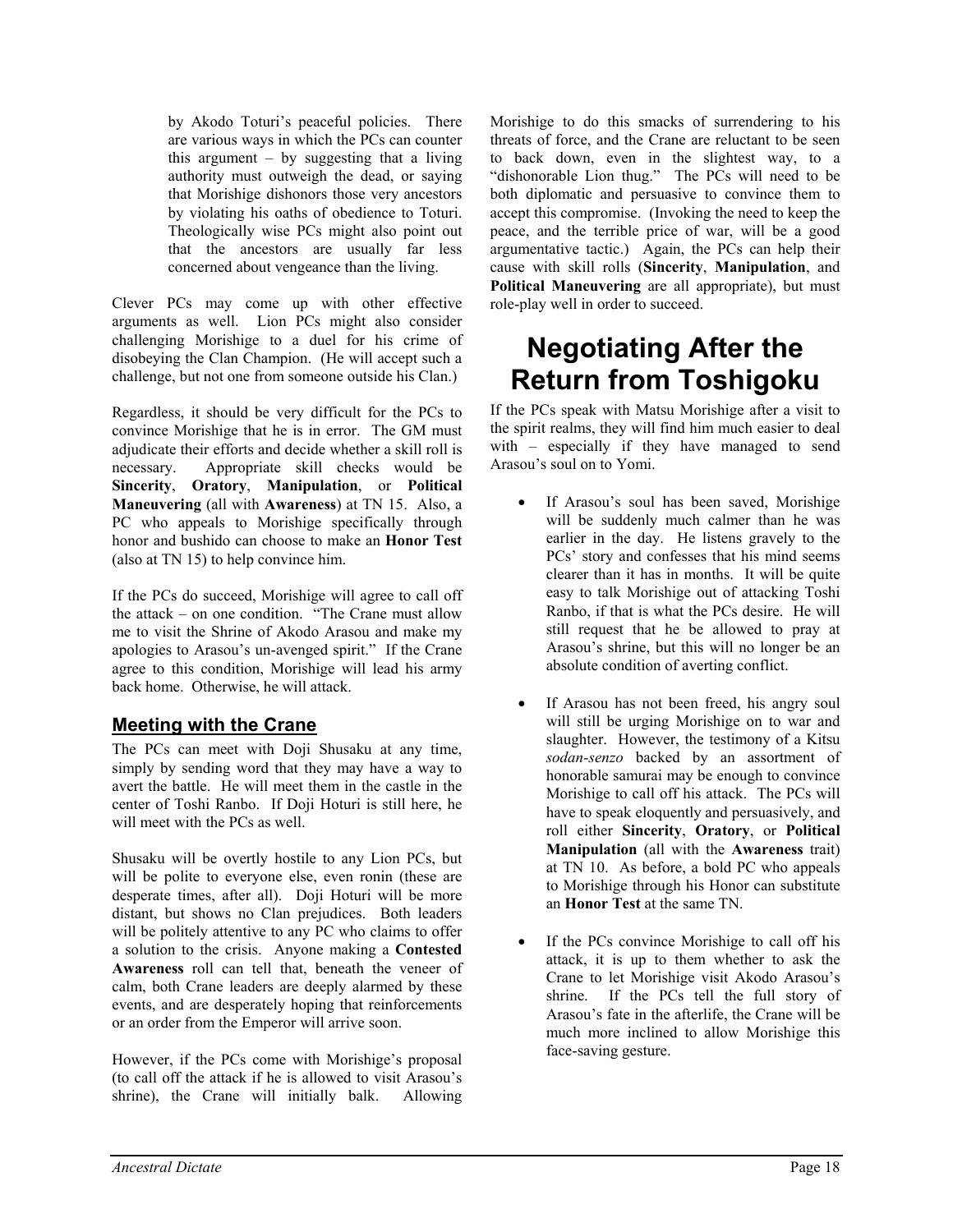### **Success: A War Averted**

If the PCs succeeded in averting Morishige's attack (whether or not they saved Arasou's soul), they will have the gratitude of the Crane Clan. Doji Hoturi himself will thank the PCs for averting a terrible war. He will also offer training in any of the Crane schools to any PCs who wish it. PCs who already have a School of their own may purchase Multiple Schools and attend one of the Crane schools. Ronin PCs will also be offered membership in the Crane Clan.

If the PCs convinced the Crane to let Morishige visit the shrine of Akodo Arasou, the Matsu warrior spends a full day meditating before the shrine before leading his army back to Lion lands. He thanks the PCs gravely for showing him the error of their ways (especially if they laid Arasou to rest).

### **Failure? The First Battle of Toshi Ranbo**

If the PCs do not succeed in convincing Morishige to call off his attack, his army will assault Toshi Ranbo the following morning. The battle rages all day.

It is up to the PCs whether or not to participate in the battle – Crane bushi PCs will probably feel obligated to join their Clan in defending the city, and militant Lion PCs may well decide that the Crane deserve a good clobbering whether Toturi approves it or not. (See "Rewards for Completing the Adventure" for the consequences of that choice.) Other PCs may decide to join the battle on one side or the other, depending on their personal motivations. Ronin PCs can find employment with either side at the rate of four koku.

Resolve this on the Battle Table (page 239 of the Game Master's Guide). To determine the Tides of Battle (who is winning), have the opposing commanders roll **Battle/Awareness**. If one side beats the other's roll by at least 5, they are Winning that round and the other side is Losing; if both rolls are within 5 of each other, the battle is Even for that round.

Either Doji Hoturi or Doji Shusaku will command the Crane defense, depending on whether Hoturi was persuaded to depart beforehand. Hoturi rolls 4k4 for the Tides of Battle, while Shusaku rolls 2k3. Matsu Morishige rolls 5k3 for the Lion side. Each successful Duel or Heroic Opportunity by the PCs adds +5 to their general's next roll.

Use the "Generic Lion Bushi" and "Generic Crane Bushi" NPCs for duels (unless PCs on opposite sides make a point of seeking each other out). Heroic Opportunities can be taken from the list in the Game Master's Guide, or improvised according to the circumstances, as the GM thinks appropriate.

#### **Who Wins?**

The battle will last until one side is victorious (by winning three consecutive rounds of battle, or four total rounds of battle) or until six rounds of battle have passed, whichever comes first. If neither side has won at the end of six rounds, the sun sets and the battle ends in a draw.

**Lion Victory:** Matsu Morishige take the city and castle by storm. Doji Shusaku dies defending the castle, along with many other brave Crane bushi. If Hoturi was not convinced to leave earlier, Shusaku will force him to flee now, making a doomed counterattack to force an opening for Hoturi's escape.

The victorious Morishige prays at the shrine of Arasou, declaring his ancestor's death avenged, but he seems troubled – Arasou's wrathful soul is still urging him on the further battle.

Two days later, while the Lion are still celebrating their victory, Doji Hoturi returns at the head of a larger Crane army, numbering over a thousand. He brings with him a letter from the Emperor commanding the Lion to depart the city immediately. Morishige grudgingly bows before the will of the Son of Heaven and departs, promising that "someday the Crane will have to face us without the Emperor's coattails to protect them."

**Crane Victory:** The Lion assault breaks on the teeth of a determined, clever, and ruthless Crane defense. Morishige and a small number of Lion troops manage to fight their way in to the parade grounds, but are cut off there and slaughtered to the last man. Leaderless, the Lion army quickly retreats back to their own lands.

**Draw:** The Lion take the city, but cannot break the castle itself. They settle down for a siege, and in two days Crane reinforcements arrive (led by either Hoturi or, if he was trapped in the city, by his younger brother Kuwanen) with the command of the Emperor. A furious Morishige, seeing the glory of his victory taken from him, at last loses control completely and draws his sword, attacking the Crane commander (Hoturi/Kuwanen). He is outmatched by the fluid Crane speed, and cut down in a single blow. The rest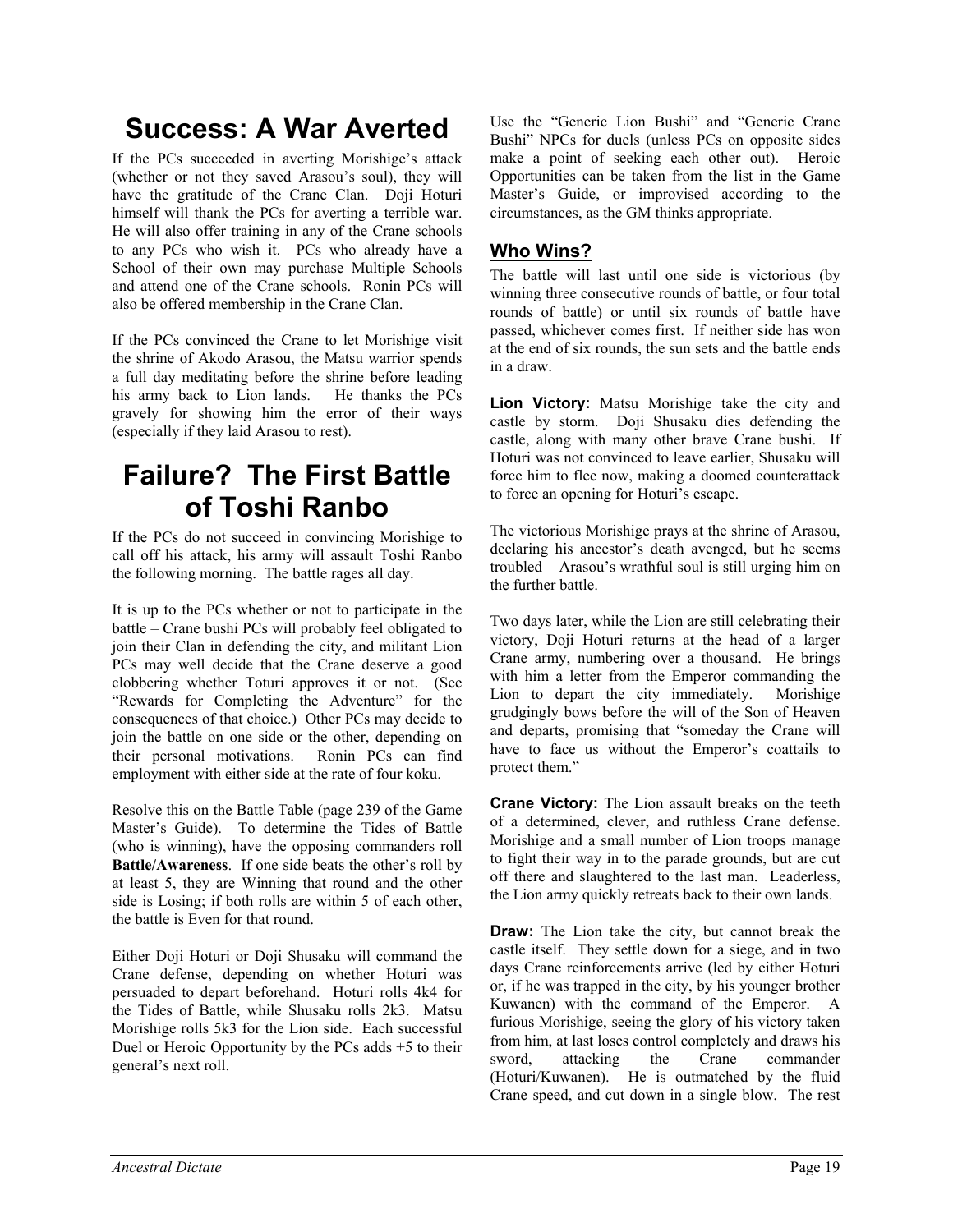of the Lion army, shamed by their leader's behavior, retreats obediently back to Lion territories.

#### **The Lion-Crane War**

Ultimately, even if he manages to take the city, Morishige cannot hold it against the Emperor's command. The Lion-Crane War has begun, with the Lion as the aggressors. Toshi Ranbo will soon be a battlefield once again.

### **Rewards for Completing the Adventure**

At the end of the scenario, any PCs with Shadowlands Taint must make a Simple Earth roll with a TN of 5 + (5 x Taint Rank). If the roll is failed, the PC acquires one additional point of Taint.

#### **Experience Points**

| Playing the adventure:                               | 1 XP    |
|------------------------------------------------------|---------|
| Good role-playing:                                   | 1 XP    |
| PCs lay Akodo Arasou's soul to rest:                 | 1 XP    |
| PCs prevent a battle:                                | $+1$ XP |
| OR.                                                  |         |
| PC fights on the winning side of the battle: $+1$ XP |         |
|                                                      |         |
| <b>Total Possible Experience:</b>                    | 4 XP    |

#### **Honor**

Lion PCs, shugenja PCs, and any PC with close connections to the spirit world (monks, Falcon clan, etc.) gain +1 Honor for laying Akodo Arasou to rest.

Lion PCs who fight in the battle are disobeying the command of their Clan Champion, and must make an Honor Test or lose 1 rank of Honor. The TN of this test is 10 for Matsu characters, 15 for Kitsu and Ikoma, and 20 for Akodo. If a PC has been role-played as extremely militant and/or virulently anti-Crane, reduce their TN by 5.

#### **Glory**

PCs who participate in the battle (on either side) earn half (rounded down) of the listed Glory awards from the Battle Table. They also earn 1 point of Glory for each successful Duel and Heroic Opportunity.

After the battle, any PCs who fought on the Lion side lose 2 points of Glory as the Emperor publicly chastises them and orders them to depart the city forthwith. If Morishige loses control (as listed under "Draw") all Lion lose an additional 2 points of Glory from that.

### **Other Awards/Penalties**

If the PCs laid the soul of Akodo Arasou to rest, any Lion Clan PC with Honor rank of 2.1 or better, any Imperial PC with Honor rank of 4.1 or better, and any non-Lion with Honor rank of 5, gains the cert for "Ancestor: Akodo Arasou."

Any Clan PCs who fought in battle on the side of the Lion lose any allies or connections they had with the Crane Clan (except for spouses).

If the PCs averted war, they are offered training in any of the Crane schools (including the right to purchase Multiple Schools if they already have a different School). Ronin PCs may join the Crane Clan if they wish.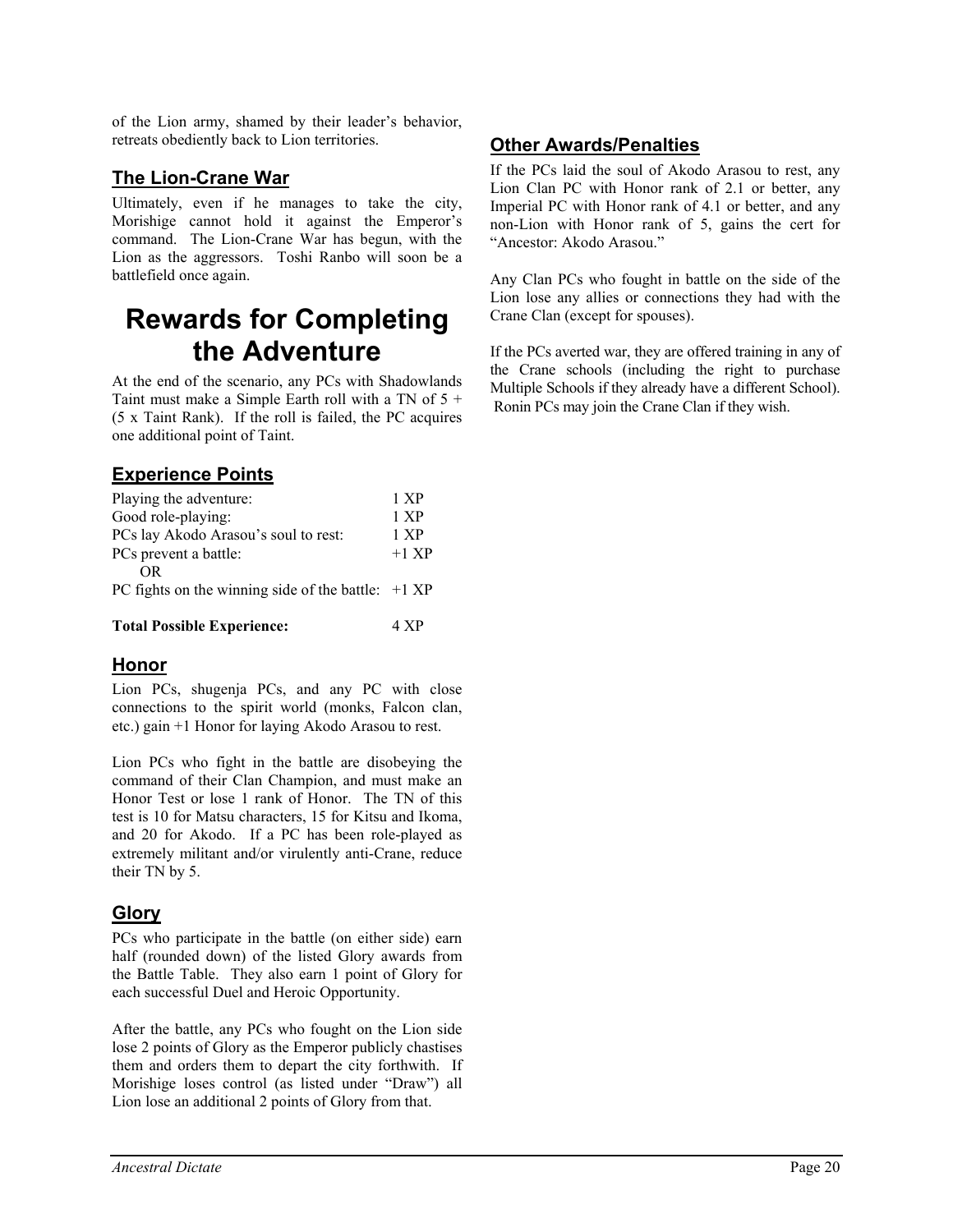### **NPCs and Enemies**

#### **Doji Shusaku, daimyo of Toshi Ranbo**

| FIRE 3             | AIR <sub>3</sub> |
|--------------------|------------------|
| Intelligence 4     |                  |
|                    |                  |
| EARTH <sub>2</sub> | WATER 2          |
| Willpower 3        | Perception 3     |
|                    |                  |
| VOID <sub>3</sub>  |                  |

**TN to be Hit:** 22 (fine light armor) **School/Rank:** Kakita Bushi 2 **Honor/Glory:** 3.7/6.4 **Skills:** Battle 2, Courtier 4, Etiquette 4, History 3, Iaijutsu 4, Kenjutsu 2, Law 2, Meditation 3, Oratory 3, Poetry 4, Political Maneuvering 3, Shintao 1,

Sincerity 5, Tea Ceremony 3, Theology 2. **Advantages/Disadvantages:** Ally (Doji Hoturi), Gentry, Social Position (local daimyo) **Equipment:** Fine daisho (excellent katana, +1 skill die, 3k2 damage), fine light armor, fine kimono.

#### **Doji Hoturi, Daimyo of the Doji Family**

| FIRE 4        | AIR <sub>4</sub> |
|---------------|------------------|
|               | Reflexes 5       |
| <b>EARTH4</b> | WATER 3          |
|               |                  |
| VOID 4        |                  |

**TN to be Hit:** 34 (excellent light armor) **School/Rank:** Kakita Bushi 4 **Honor/Glory:** 5/7.6

**Skills:** Battle 4, Courtier 9, Defense 6, Etiquette 9, Heraldry 6, History 5, Iaijutsu 8, Katana (specialized weapon skill) 4, Kenjutsu 4, Kyujutsu (archery) 6, Lore (Lion Clan) 4, Meditation 4, Poetry 10, Political Maneuvering 6, Shintao 5, Sincerity 10, Tea Ceremony 7.

**Advantages/Disadvantages:** Ally (Akodo Toturi), Benten's Blessing, Cadence, Kharmic Tie (Bayushi Kachiko), Luck (rank 1), True Friend (Kakita Toshimoko)/Compulsion (women), Dark Secret (illegitimate son, Bayushi Dairu).

**Equipment**: Excellent daisho set (Kakita blade), excellent light armor (+4 TN), excellent kimono.

#### **Matsu Morishige, Lion Clan general and revolutionary**

| ____ |
|------|

| Agility 4          | Reflexes 4            |
|--------------------|-----------------------|
| EARTH <sub>3</sub> | WATER 3<br>Strength 4 |
| VOID <sub>2</sub>  |                       |

**TN to be Hit:** 30 (Heavy Armor) **School/Rank:** Matsu Bushi 3 **Honor/Glory:** 3.2/5.3 **Skills:** Athletics 3, Battle 5, Defense 3, Etiquette 1, History 3, Iaijutsu 3, Katana (specialized weapon skill) 3, Kenjutsu 5, Kyujutsu (Archery) 4, Lore (Lion Clan) 4, Sincerity 3, Tessen 3. **Advantages/Disadvantages:** Natural Leader, Social Position (Lion officer)/Haunted (Akodo Arasou). **Equipment:** Daisho set, tessen, heavy armor, kimono.

#### Kitsu Takahara, idealistic Sodan-Senzo

| FIRE 2             | AIR 3   |
|--------------------|---------|
| Intelligence 3     |         |
|                    |         |
| EARTH <sub>2</sub> | WATER 4 |
| Willpower 4        |         |
|                    |         |
|                    |         |

#### **TN to be Hit:** 15

**School/Rank:** Kitsu *sodan-senzo* 2 **Honor/Glory:** 4.7/1.5

**Skills:** Courtier 2, Etiquette 4, History 5, Law 1, Lore (Ancestors) 4, Lore (Spirit Realms) 3, Meditation 5, Research 2, Shintao 2, Sincerity 3, Spellcraft 2, Tantojutsu 2, Theology 4. **Spells:** *Sense Ancestor, Commune with Ancestor, Summon Ancestor*, (Water) *Path to Inner Peace, Reversal of Fortunes*, (Air) *Wind-Born Slumbers*.

**Advantages/Disadvantages:** Benten's

Blessing/Idealistic

**Equipment:** Kimono, tanto (2k1), scroll satchel.

#### **Akodo Arasou, soul trapped in Toshigoku**

| FIRE 3            | AIR 2      |
|-------------------|------------|
| Agility 4         | Reflexes 4 |
| <b>EARTH 3</b>    | WATER 3    |
|                   |            |
| VOID <sub>3</sub> |            |

**TN to be Hit:** 30 (heavy armor)